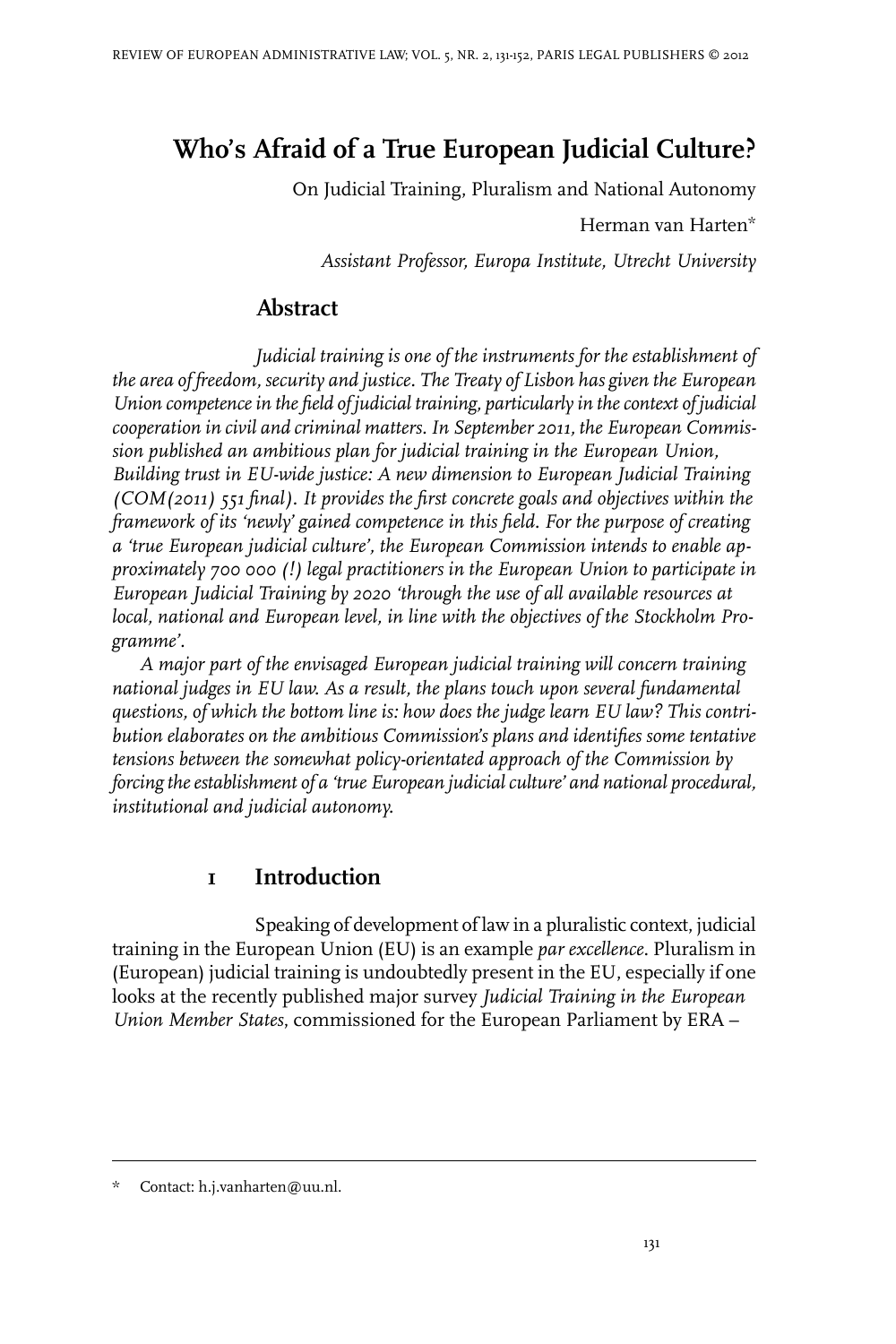Academy of European Law. <sup>1</sup> Differences between national legal systems are reflected in national training structures and national judicial training.

Until recently, the involvement of the EU in this field was quite restrained or, rather, absent. As an example, the research report *'Europeanisation' of the law. Consequences for the Dutch judiciary* published in 2005 can be mentioned. This report focuses on the consequences of the 'Europeanisation' process of, in particular, Dutch law for the organization of the Dutch judiciary. The authors note that 'to a large extent the judicial architecture is still left to the discretion of the Member States.'<sup>2</sup> The authors stress the importance of judicial training and permanent education in the field of European law as a way to cope with major European developments, but it is for the Dutch Council of the Judiciary, which is responsible for financing the training courses in the Netherlands, to decide where financial priorities must lie.<sup>3</sup>

In recent years, the approach and influence of the EU seems to have changed. Partly, because of the changes brought on by the Treaty of Lisbon. September 2011, the Commission published an ambitious plan in the field of European judicial training to train 700 000 legal professionals in EU law by 2020. European judicial training is seen as a cornerstone for the development of a 'European judicial culture', or, in the words of the Commission, a 'true European judicial culture'. This plan forms an important part of the implementation of the Stockholm Programme on the development of a European area of freedom, security and justice.

Article 67 of the Treaty on the Functioning of the European Union (TFEU) is the founding provision for the establishment of the area of freedom, security and justice. It stipulates in paragraph 1 that 'the Union shall constitute an area of freedom, security and justice with respect for fundamental rights and the different legal systems and traditions of the Member States.' For the purpose of the development of the area of freedom, security and justice, the EU has gained specific competence in Articles 81 (2)(h) and 82 (1)(c) TFEU for support of training of the judiciary and judicial staff in civil and criminal matters. The Commission's Communication of 13 September 2011 provides concrete goals and objectives within the framework of its 'newly' gained competence in this field.

As a consequence, the EU impact, more specificly the Commission's impact, on European judicial training and judicial training in the Member States will

John Coughlan, Jaroslav Opravil, Wolfgang Heusel, ERA – Academy of European Law, *Judicial training in the European Union Member States* (Brussels: European Parliament 2011) requested 1 by the European Parliament's Committee on Legal Affairs. Available at: www.europarl. europa.eu/delegations/en/studiesdownload.html?languageDocument=EN&file=60091. See, earlier, e.g. also: COM(2006) 356 final, p. 3-4.

S. Prechal, R.H. van Ooik, K.J.M. Mortelmans & J.H. Jans, *'Europeanisation' of the law. Consequences for the Dutch judiciary* (The Hague: Council for the judiciary 2005), p. 51. 2

<sup>3</sup> *Ibid.*, p. 48.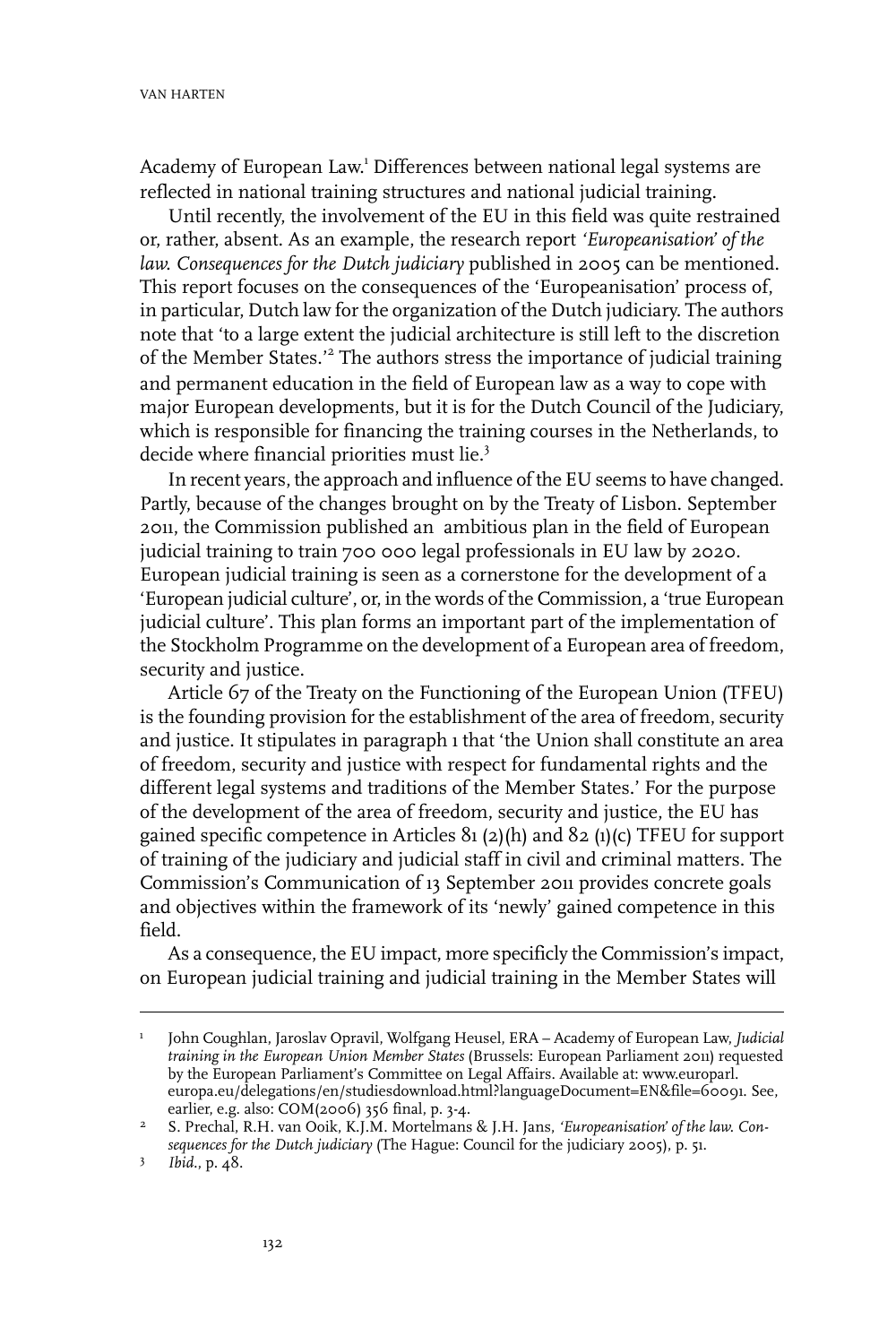grow evidently in the years to come and will definitely impact the current pluralism in European judicial training in the EU. European judicial training will be used as an instrument to build 'European judicial culture., to establish the European area of justice.

The purpose of this paper is to elaborate on these developments, by focusing on the new dimension to European judicial training, and place them in the broader context of pluralism in European (administrative) law. The current developments touch upon several fundamental questions: how does a judge learn EU law? What is a 'European judicial culture' actually? Is it possible to force the establishment of such a culture through a somewhat policy-orientated approach towards judicial training? Will the new dimension to European judicial training only encompass judicial cooperation in civil and criminal matters? How do these developments relate to notions of national procedural, institutional and judicial autonomy? How about the judicial independence of national judiciaries and their respective European network structures? What will the influence of the Commission be on the substance of European judicial training? Is this the start of a process of gradually harmonizing judicial training in the EU? And, finally , who will take care of all that European judicial training?

This paper provides some background and an overview of the developments in the field of European judicial training at the level of the EU institutions in the past years  $(\S 2)$ , followed by a short analysis of the recent Commission Communication (§ 3). *Building trust in EU-wide justice: a new dimension to European judicial training* will be placed in a broader context and some tentative tensions will be identified (§ 4). Finally, some provisional concluding remarks and elements for discussion will be presented  $(\sqrt{\ }5)$ .

### **2 Some Background: the Birth of European Judicial Training**

Until recently, judicial training of the judiciary and judicial staff was solely a competence of EU Member States. However, in the first policy documents on the EU's objective to develop an area of freedom, security and justice, which was introduced in the Treaty of Amsterdam, judicial training was already seen as one of the ways to establish a 'European legal culture', a 'European judicial culture'. For instance, in the *Hague Programme,* one may read:

'The European Council underlines the need further to enhance work on the creation of a Europe for citizens and the essential role that the setting up of *a European Area for Justice* will play in this respect. A number of measures have already been carried out. Further efforts should be made to facilitate access to justice and judicial cooperation as well as the full employment of mutual recognition. […]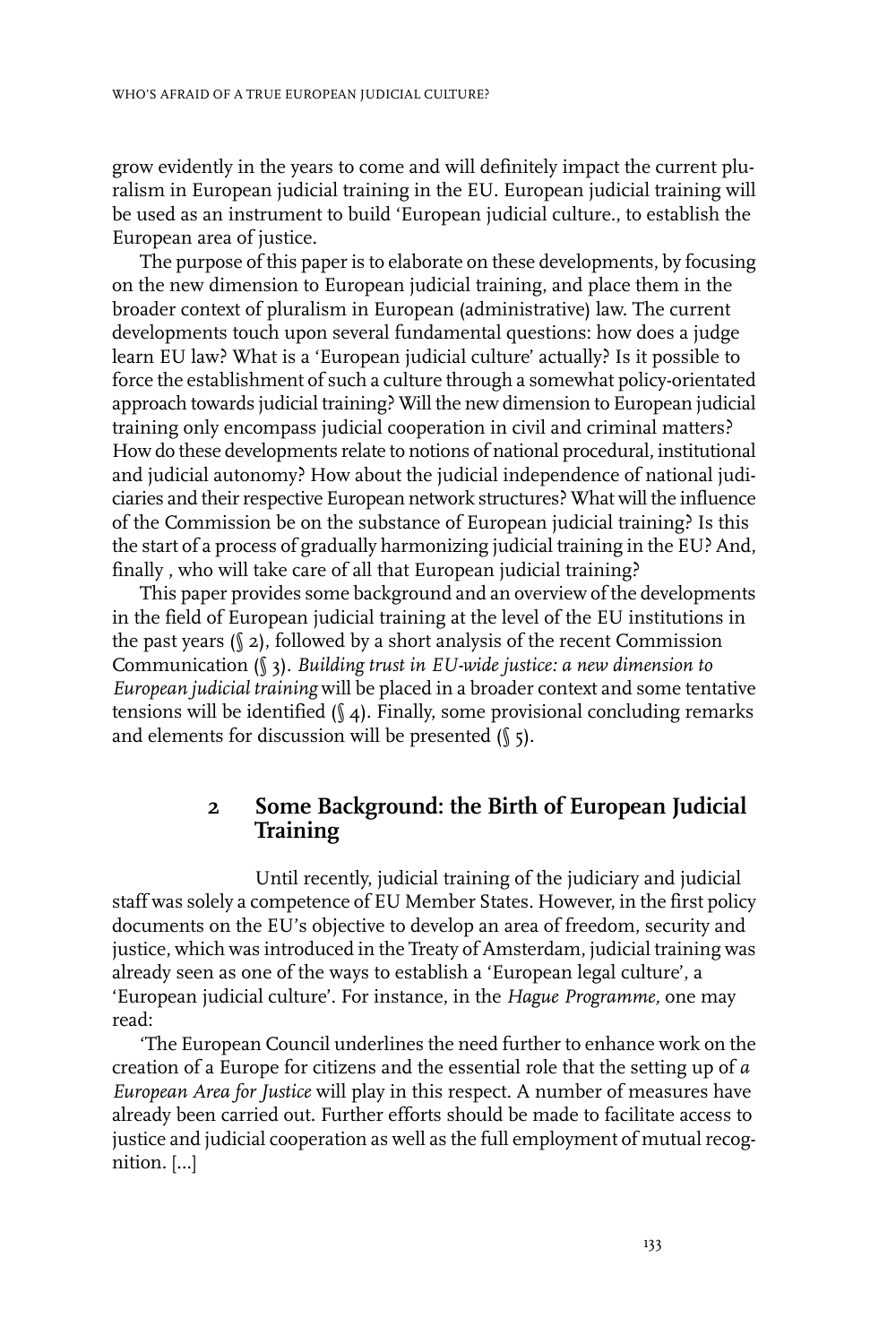Judicial cooperation both in criminal and civil matters could be further enhanced by strengthening mutual trust and *by progressive development of a European judicial culture based on diversity of the legal systems of the Member States and unity through European law.* In an enlarged European Union, mutual confidence shall be based on the certainty that all European citizens have access to a judicial system meeting high standards of quality. In order to facilitate full implementation of the principle of mutual recognition, a system providing for objective and impartial evaluation of the implementation of EU policies in the field of justice, while fully respecting the independence of the judiciary and consistent with all the existing European mechanisms, must be established.

Strengthening mutual confidence requires an explicit effort to improve mutual understanding among judicial authorities and different legal systems. In this regard, networks of judicial organizations and institutions, such as the network of the Councils for the Judiciary, the European Network of Supreme Courts and the European Judicial Training Network, should be supported by the Union.

Exchange programmes for judicial authorities will facilitate cooperation and help develop mutual trust. *An EU component should be systematically included in the training of judicial authorities. The Commission is invited to prepare as soon as possible a proposal aimed at creating, from the existing structures, an effective European training network for judicial authorities for both civil and criminal matters*, as envisaged by Articles III-269 and III-270 of the Constitutional Treaty.' (emp. added)<sup>4</sup>

In response to the request of the European Council mentioned in the last cited paragraph of the Hague programme,<sup>5</sup> the Commission published a first *Communication on judicial training in the European Union* on 29 June 2006.<sup>6</sup> In this Communication the Commission summarizes the evolution of judicial training as an 'essential' instrument for developing the area of justice:

'But justice, which was hitherto only a means of enforcing Community law in the Community, became an objective in its own right under the Amsterdam Treaty. Improvement of judicial cooperation is now an objective to be met. Judicial training is an essential instrument to this end.<sup>'7</sup>

European Council, 'The Hague Programme: Strenthening Freedom, Security and Justice in 4 the European Union', *OJ* C 53, 3.3.2005, p. 11-12.

This request was repeated in the 'Action Plan to implement the Hague programme', *OJ* C 198, 12.8.2005, p. 1 5

 $6$  Communication from the Commission to the European Parliament and the Council on judicial training in the European Union, COM(2006) 356 final.

<sup>7</sup> COM(2006) 356 final, p. 2.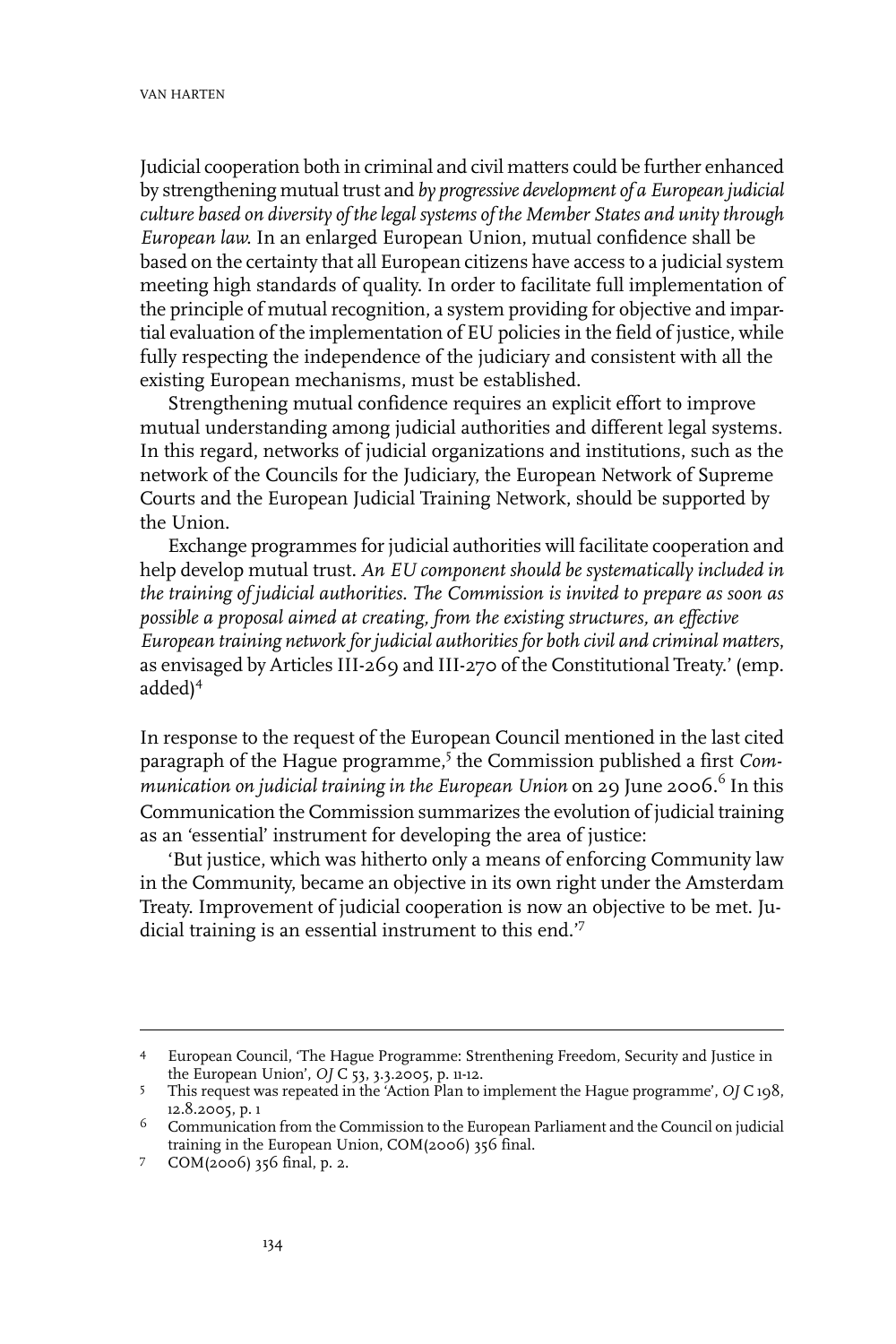In the opinion of the Commission, and rightly so, this judicial training should concern judicial cooperation in not only civil and criminal matters, because the practices of national administrative law judges may be influenced by European law too:

'[…] judges in the administrative courts, whether or not they belong to the same professional category as the judges in the ordinary courts, must be brought within European debate on training, especially in view of their essential role in matters such as asylum and immigration. Generally, all the judges, including the specialised courts (military judges, neighbourhood judges, justices of the peace, judges in commercial courts, etc.), who may have to apply European law are involved.<sup>8</sup>

In the Communication of 2006, without the Constitutional Treaty being enacted after the French and Dutch 'No' votes, the approach of the Commission is still quite restrained. It realizes that:

'The European Union *has no grounds for interfering in the organisation of national training systems*, which reflect the Member States' legal and judicial traditions. But strengthening mutual confidence entails developing training sufficiently and devoting sufficient resources to it. […] European financing can be used only by way of addition to national financing and cannot be used to release the Member States from their responsibility for ensuring an appropriate level of training of the judicial professions.' (emp. added.)<sup>9</sup>

#### Although:

'The wish to strengthen judicial training has been clearly affirmed politically on several occasions, and financial support has been forthcoming. […]'<sup>10</sup>

The Commission specifically refers to the European Parliament, which has stressed the importance and 'key role played by training in developing a common legal culture and a culture of fundamental rights within the Union'.<sup>11</sup> The Commission mentions the European Judicial Training Network (EJTN) as one of the organizations with a European dimension involved in judicial training. This association was set up by the national institutions responsible for judicial training in the Member States in 2000. In 2006, the Commission stated:

'The EJTN is a valuable tool for developing judicial training and coordinating the activities of the various national structures in the field of Union law.'<sup>12</sup>

 $8$  COM(2006) 356 final, p. 4.

<sup>9</sup>  $COM(2006)$  356 final, p. 4.

<sup>&</sup>lt;sup>10</sup> COM(2006) 356 final, p. 4.

<sup>&</sup>lt;sup>11</sup> COM(2006) 356 final, p. 5, with reference to *OJ* C 304E, 1.12.2005, p. 109.

 $12$  COM(2006) 356 final, p. 6.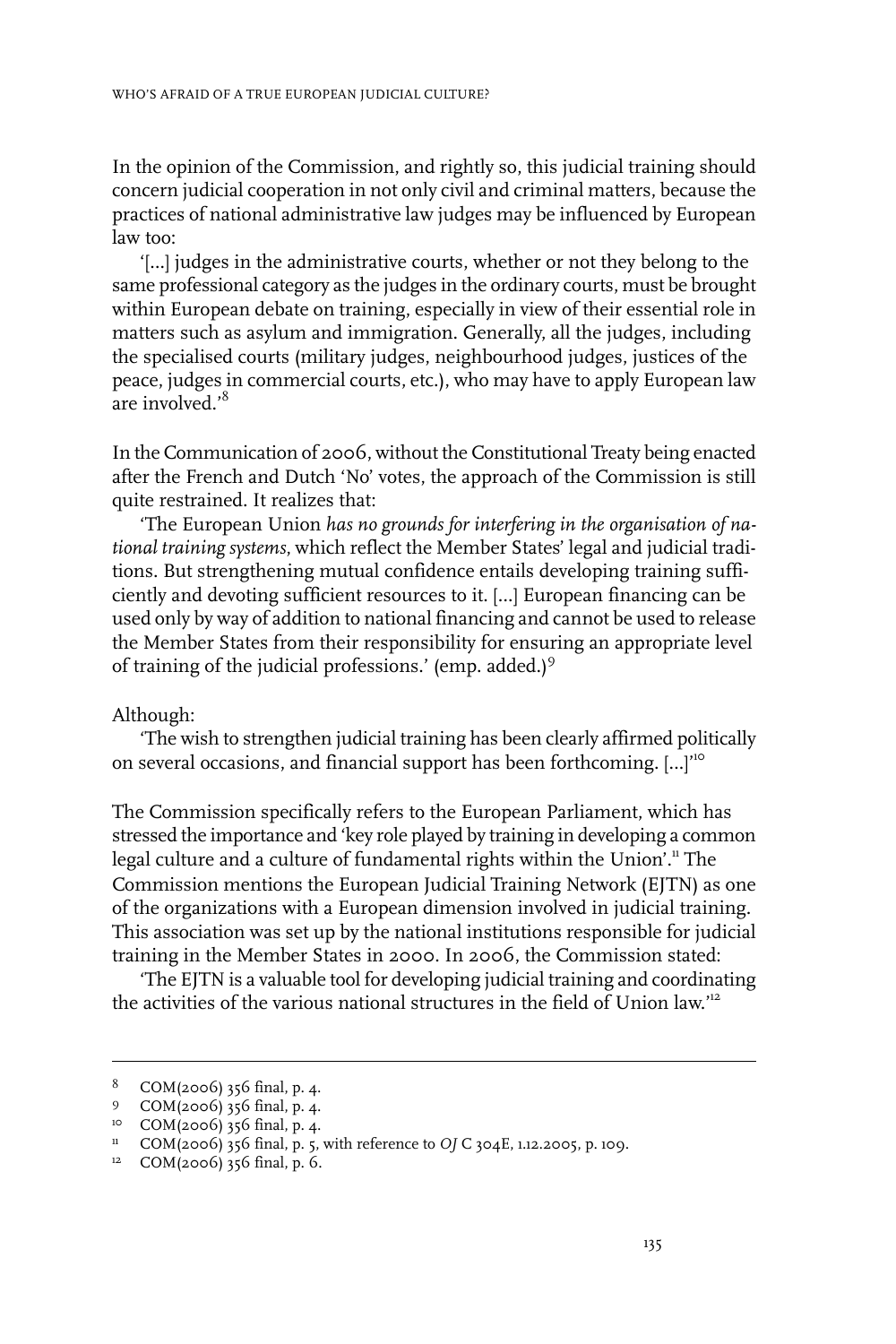This association received operating grants from the Union budget. In its 2006 Communication, the Commission intended to work out a European Strategy on European judicial training:

'Strengthening legal training involves developing closer relations between national institutions, organisations operating at European level and the Union institutions, particularly the Commission.'<sup>13</sup>

Although the approach of the Commission is restrained, in the 2006 Communication the Commission concluded that it may be necessary to opt for a European agency structure in the field of European judicial training at some point in the future:

'Judicial training is a vital issue forthe establishment of the European judicial area in the years to come, as the Hague programme stated. Numerous actors will have to be mobilised to play a role here, with a star role for the framework programme on fundamental rights and justice. Concerning the strengthening of the European Judicial Training Network referred to expressly in the Hague programme, *financial support appears the most appropriate solution in the current situation. A different option was taken in police matters, where the Union chose a European agency structure when setting up CEPOL. Although a similar solution does not currently seem necessary in judicial matters. The question of developing European judicial training structures towards other forms could be raised again when theframework programme on fundamental rights and justicecomes to an end.*' (emp.  $added.)<sup>14</sup>$ 

It is truly interesting to note that the Commission mentions the option of setting up a European agency structure in judicial training matters which 'could be raised again when the framework programme on fundamental rights and justice comes to an end.'

A year later in its Communication *A Europe of Results – Applying Community* Law published on 5 September 2007, the Commission also mentions the importance of training in European law, it 'will ask Member States to confirm the availability of initial and life-long training in Community law for civil servants and judges, with a view to identifying supplementary training that the EU could support."<sup>15</sup>

<sup>&</sup>lt;sup>13</sup> COM(2006) 356 final, p. 8.

COM(2006) 356 final, p. 9. <sup>14</sup>

<sup>&</sup>lt;sup>15</sup> COM(2007) 502 final, p. 5.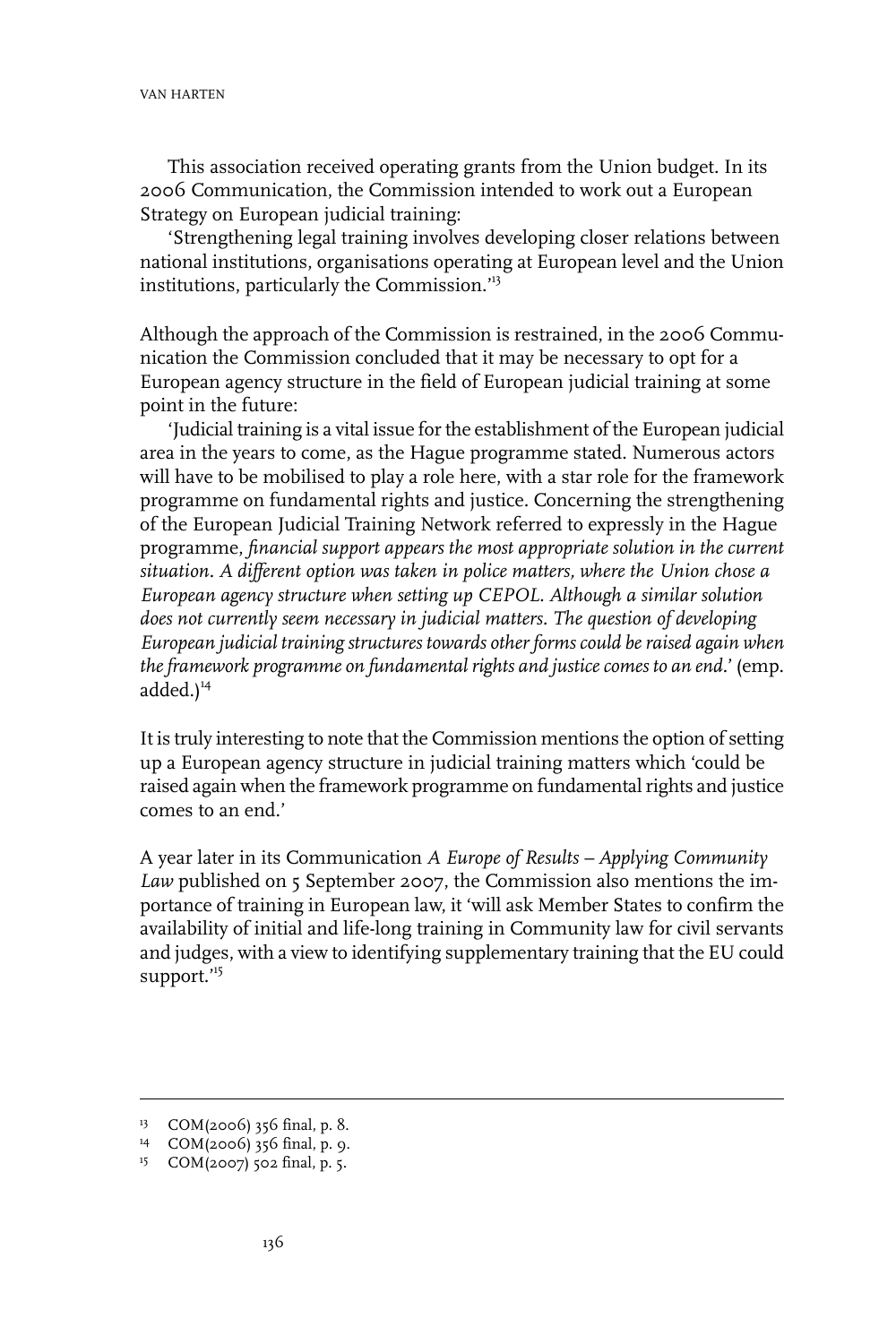On 9 July 2008, the European Parliament adopted a resolution on the role of the national judge in the European Union judicial system,<sup>16</sup> a substantial part of which aims at enhancing judicial training. A survey for the purpose of this resolution highlighted, among other findings, 'the need to improve and intensify the initial and life-long training of national judges in Community.' The European Parliament underlines:

'B. whereas the primary responsibility for judicial training, including its European dimension, rests with the Member States; […], and whereas the training of the judiciary in each Member State is nevertheless a matter of common concern for the EU institutions and every Member State'

Therefore, the European Parliament calls for a more structured framework for judicial training in the EU:

'15. Calls for the EU component in the training at national level of all members of the judiciary:

- to be systematically incorporated into training for, and examinations to enter, the judicial professions,
- to be further strengthened from the earliest possible stage onwards, with an increased focus on practical aspects,
- to cover methods of interpretation and legal principles which may be unknown to the domestic legal order, but which play an important role in Community law; […]

19. Takes note of the Commission's assessment that the most appropriate option for promoting training in the European judicial area is currently financial support to various bodies through the Fundamental Rights and Justice Framework Programme for 2007-2013, and that the question of developing European judicial training structures towards other forms could be raised again when that programme comes to an end;

20. Calls on the Commission to evaluate rigorously the results of this framework programme, in the light of this resolution, and to formulate new proposals for the development and diversification of measures to promote professional training for judges;'

The European Parliament even advocates the establishment of a European judicial academy:

'21. *Considers, however, that the time is ripe for a pragmatic institutional solution to the question of judicial training at EU level which makes full use of existing structures* whilst avoiding unnecessary duplication of programmes and structures; *calls, therefore, for the creation of a European Judicial Academy* composed of the EJTN and the Academy of European Law; calls for this institutional solution to

 $^{16}$  (2009/C 294 E/06).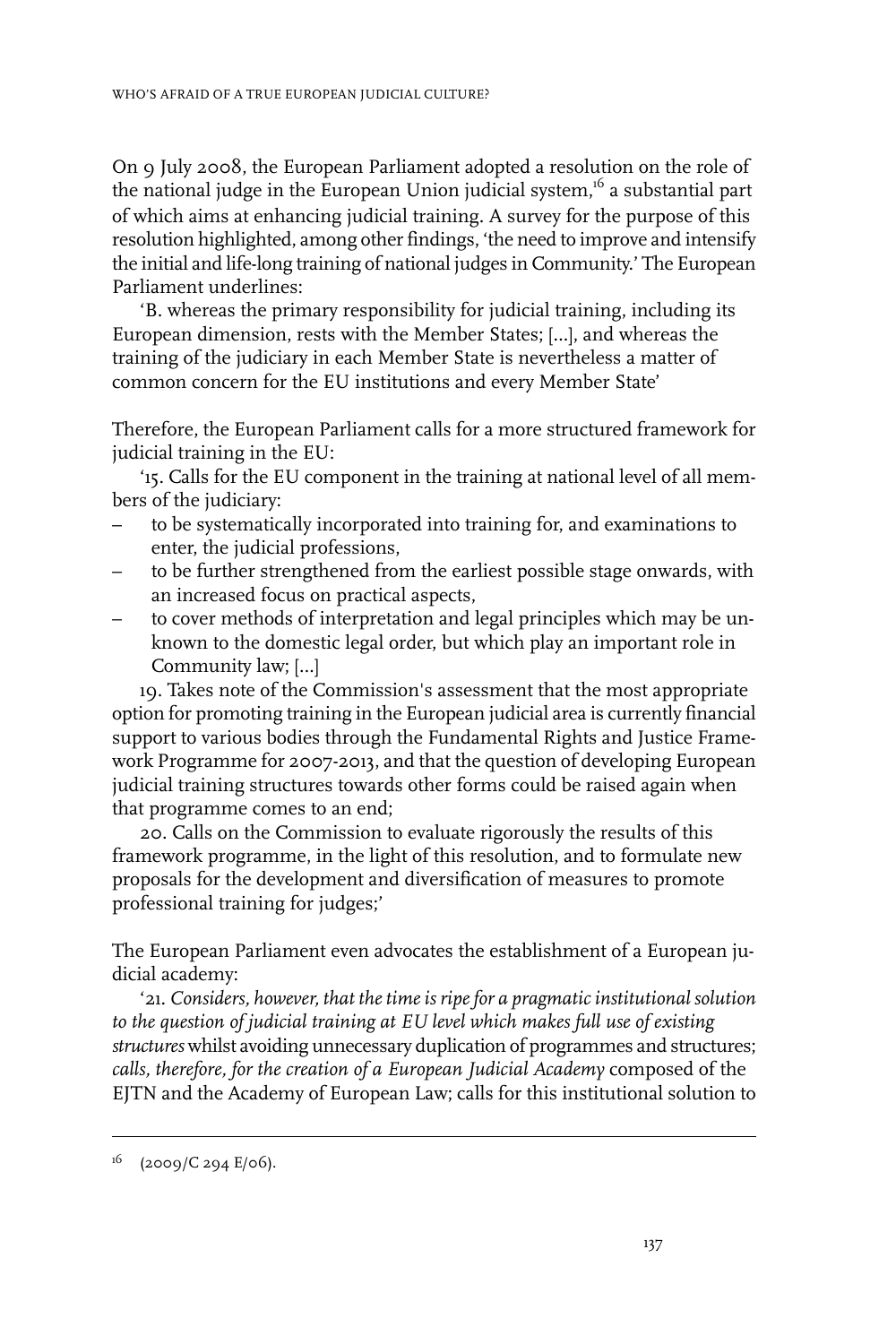take account of relevant experience gained in running the European Police College;' (emp. added.)

One of the five focal points of the Stockholm programme, adopted by the European Council on 10/11 December 2009, concerns *A Europe of law and justice*. In this respect, the Council concludes:

'The achievement of a European area of justice must be consolidated so as to move beyond the current fragmentation. Priority should be given to mechanisms that facilitate access to justice, so that people can enforce their rights throughout the Union. *Cooperation between public professionals and their training should also be improved, and resources should be mobilised to eliminate barriers to the recognition of legal decisions in other Member States.'* (emp. added.)<sup>17</sup>

The Monti report, *A new strategy for the single market*, identifies the private enforcement of internal market law as a key tool for reduction of the 'compliance deficit' with European law by Member States and an instrument to ensure the effectiveness of the Single Market.<sup>18</sup> Due to the functioning of EU's judicial system, citizens and businesses are empowered to stand up for their rights before national courts. In the opinion of Monti, private enforcement should be strengthened. The report advocates, as a key recommendation, that '*the Commission, in partnership with Member States, should step up its support for training programmes and structures* to ensure that national judges and legal professionals have a solid knowledge of the Single Market rules they are most often required to apply."<sup>9</sup>

In the *Action Plan Implementing the Stockholm Programme*, under the promising headline 'From political priorities to actions and results', the Commission states:<sup>20</sup>

'Progress in the area of freedom, security and justice requires successful implementation of these political priorities. […] Our compass will be the Charter of Fundamental Rights and our methodology will be fivefold: better integration with the other policies of the Union; improving the quality of European legislation; better implementation at national level; improving the use made of evalu-

<sup>&</sup>lt;sup>17</sup> Council document 17024/09, adopted by the European Council on 10/11 December 2009, p. 10.

M. Monti, *A new strategy for the Single Market –At the service of Europe's economy and society*, 18 Report to the President of the European Commission José Manuel Barroso, 9 May 2010. Available at: http://ec.europa.eu/bepa/pdf/monti\_report\_final\_10\_05\_2010\_en.pdf.

<sup>&</sup>lt;sup>19</sup> Monti report, p. 102.

<sup>&</sup>lt;sup>20</sup> Communication from the Commission to the European Parliament, the Council, the European Economic and Social Committee and the Committee of the Regions, Delivering an area of freedom, security and justice for Europe's citizens – Action Plan Implementing the Stockholm Programme COM(2010) 171 final.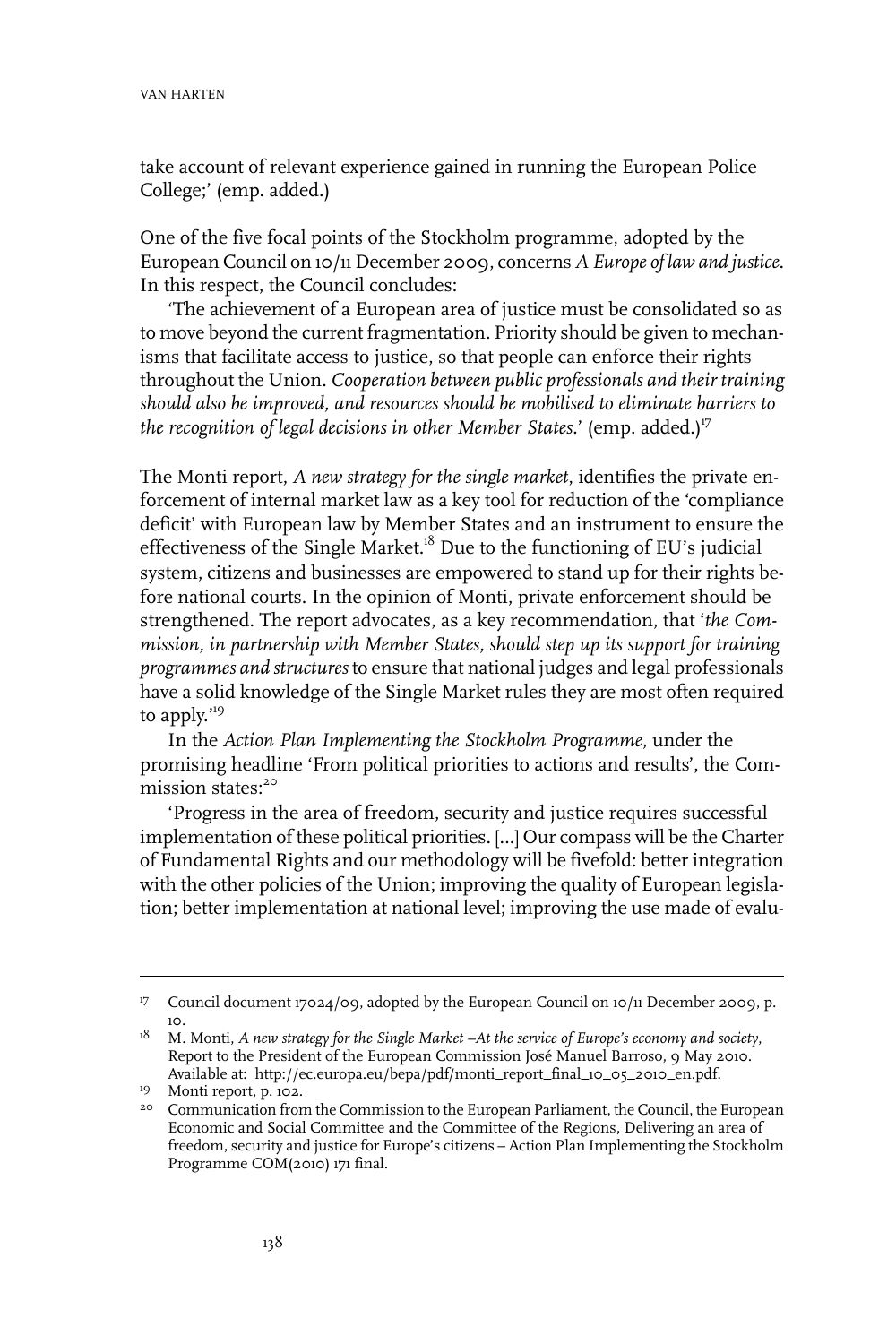ation tools; and matching our political priorities with adequate financial resources, within the multiannual financial framework.

Essential to making real progress will be mutual trust. This requires the establishment of minimum standards (e.g. on procedural rights) *as well as understanding of the different legal traditions and methods. A common European culture in this field, through training and Erasmus-style exchange programmes, as well as an European Law Institute, building upon existing structures and networks, can make a valuable contribution and will be actively encouraged.*' 21

In the Annex of the *Action Plan Implementing the Stockholm Programme*,a Communication on an Action Plan on European training for all legal professions is mentioned as a concrete action of the European Commission in 2011. As a response, the European Parliament adopted a resolution on judicial training on 17 June 2010.<sup>22</sup> In this resolution the European Parliament seems to demonstrate a slightly more nuanced approach towards the supporting role of the EU in the field of judicial training and stresses the sensitivity of the education of judges:

'C. whereas *regard must be had to the particular needs of the judiciary in respect of training* in the form of familiarisation courses in national, comparative and European law and *the sensitivity which needs to be shown in organising such courses*,

F. whereas, in spite of the pressure on national budgets, *Member States still have the primary responsibility for judicial training and must accept ownership of it*,

G. whereas it is nevertheless *essential to have EU funding for such judicial training courses designed to foster a European judicial culture*,

H. whereas appropriate judicial training and the creation of a European judicial culture can expedite legal proceedings in cross-border cases and hence make a significant contribution towards improving the operation of the internal market for both businesses and citizens and making it easier for citizens who have exercised the right of free movement to obtain access to justice,

I. whereas *the Commission should conduct a stock-take of national training programmes and schools for the judiciary with a view also to identifying best practices* in this sector,

J. whereas *it is necessary to build upon existing structures and networks, in particular the European Judicial Training Network and the Academy of European Law*, *and involve the Network of the Presidents of the Supreme Judicial Courts, the European Network of Councils for the Judiciary, the Association of the Councils of*

Communication from the Commission to the European Parliament, the Council, the European Economic and Social Committee and the Committee of the Regions, Delivering an area of 21 freedom, security and justice for Europe's citizens – Action Plan Implementing the Stockholm Programme COM(2010) 171 final, p. 8.

<sup>&</sup>lt;sup>22</sup> European Parliament resolution of 17 June 2010 on Judicial training - Stockholm Programme (P7\_TA(2010)0242).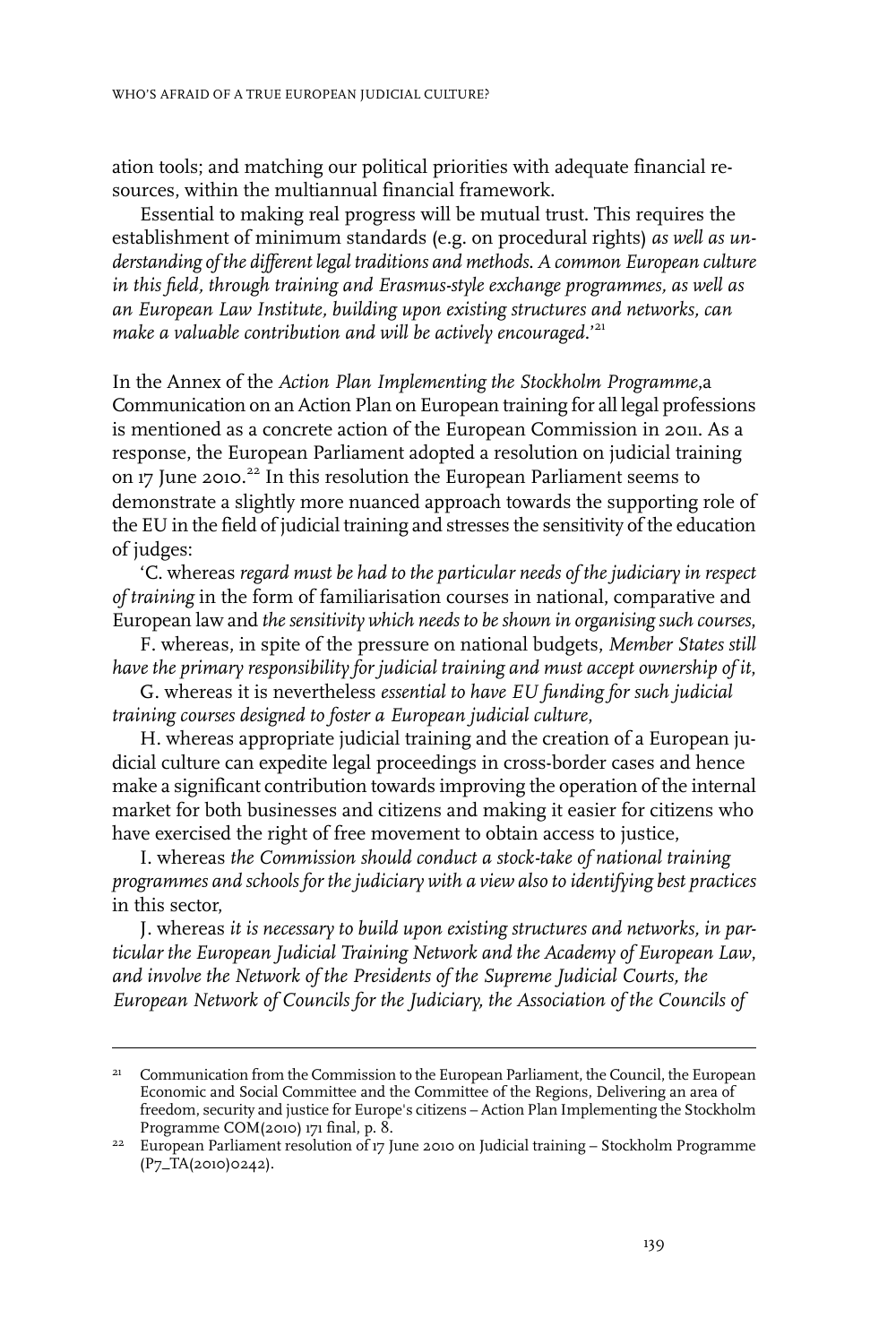*State and Supreme Administrative Jurisdictions and the Eurojustice network of European Prosecutors-General in the setting up of the pilot projects for judicial training*, […]

2. Calls on the Commission and the Council to ensure that Parliament is fully involved in the conception and approval of arrangements for judicial training, in particular the pilot projects envisaged in the Commission's action plan pursuant to Articles 81 and 82 of the Treaty on the Functioning of the European Union; […]

4. Calls on the Commission to commence its consultations, in particular of Parliament, with a view to the design and preparation of the future pilot projects as soon as possible;

5. Urges the Commission, with the cooperation of the Member States in the Council, *to produce proposals as soon as possible for the creation of a network of legal training bodies across the Union accredited to provide familiarisation courses in national, comparative and European law for members of the judiciary on a stable, ongoing basis;*

6. *Calls on the Commission to consult Parliament on separate plans for the creation of an institution building upon existing structures and networks, in particular the European Judicial Training Network and the Academy of European Law*;

7. Presses the Commission to come forward with concrete proposals for the funding of the future Action Plan for judicial training;' (emp. added.)

### **3 The Commission Communication**

The Commission kept its promise by publishing the Communication *Building trust in EU-wide justice: A new dimension to European Judicial Training* on 13 September 2011. This Communication comprises the action plan for European judicial training. The Commission presents a central ambitious objective to 'enable half of the legal practitioners in the European Union to participate in European judicial training activities by 2020 through the use of all available resources at local, national and European level, in line with the objectives of the Stockholm Programme.<sup>'23</sup>

The Communication gives insight into the ambitious plans of the Commission. It begins by stating that the European Union was built on the rule of law combining Union law and national legal systems applied by national courts working in different legal systems and traditions. For the development of the area of freedom, security and justice, the development of a European judicial culture seems absolutely necessary according to the Commission:

 $23$  COM(2011) 551 final, p. 2.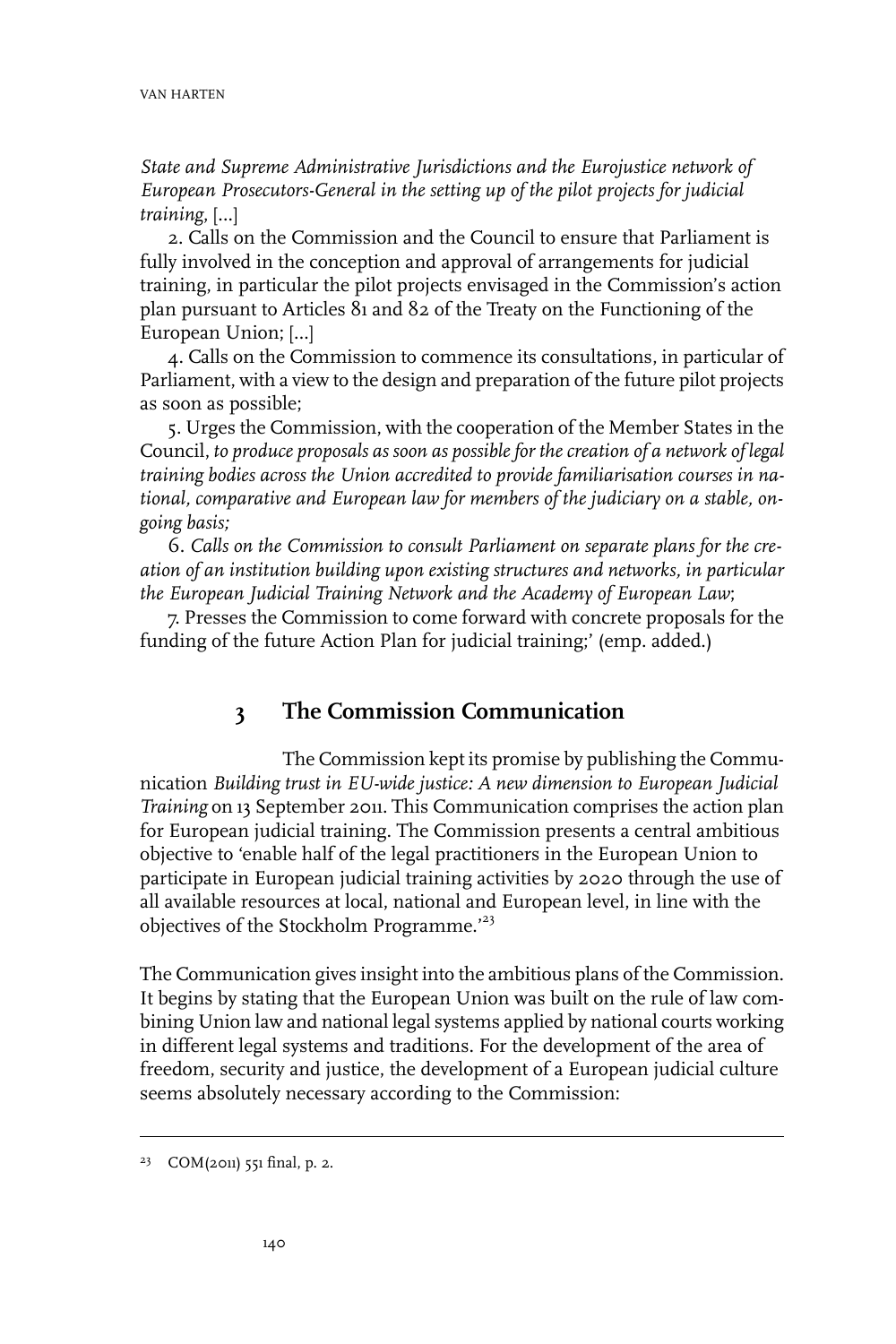'The creation of a European judicial culture that fully respects subsidiarity and judicial independence is central to the efficient functioning of a European judicial area. Judicial training is a crucial element of this process as it enhances mutual confidence between Member States, practitioners and citizens.<sup>'24</sup>

To realize this ambitious objective, the Commission seeks the support of all relevant stakeholders. It requires 'full commitment and full co-operation' of all stakeholders at all levels. In the Commission's view, 'Member States, the judiciary, judicial schools and legal professions [should] boost their judicial training activities', because they are 'best placed' to make sure that Union law is integrated in national training and 'action at European level will complement national activities'.

Why is it necessary to set up this new action plan for European judicial training? The Commission justifies its plan through the simple fact that Union law has a high impact on the daily life of people and businesses in the EU. National courts are the 'front-line judges' of European law. For the establishment of an area of freedom, security and justice, mutual trust and mutual recognition are essential. Therefore, according to the Commission: 'National judges, at all levels of jurisdiction and all locations from Sicily to Lapland should have an adequate level of knowledge of Union law and national judicial systems'. In addition, effective implementation of Union law is necessary for the purpose of 'legal security and uniform interpretation'.

The Commission explains the new competence of the EU enshrined in Article  $81 (2)(H)$  and  $82(1)(C)$  as 'a clear supporting role for the European Union'. It refers to various previous positions of EU institutions and couples the action plan with the priority as set in the Stockholm Programme Action Plan. It is interesting that the Commission links its action plan for judicial training to both the EU citizenship report 2010<sup>25</sup> and the Europe 2020 Strategy.<sup>26</sup> However, when reading the EU citizenship report 2010 this link is not as evident as the Commission suggests. At least, there is no concrete link to judicial training. The Commission uses a reference to the Europe 2020 Strategy to make clear that this strategy calls for 'efficient investment in training and for a coherent legal context at European level'. Together with the new legal bases, it brings fresh opportunities 'to create a strong and legitimate framework for training on the Union *acquis*.'<sup>27</sup> But strangely, the Europe 2020 Strategy does not speak of judicial training as such, it only focuses in general terms on 'the overall quality of all levels of education and training in the EU' under the 'Flagship

 $24$  COM(2011) 551 final, p. 2.

<sup>&</sup>lt;sup>25</sup> COM(2010) 603 final.

 $26$  COM(2010) 2020 final.

 $27$  COM(2011) 551 final, p. 3.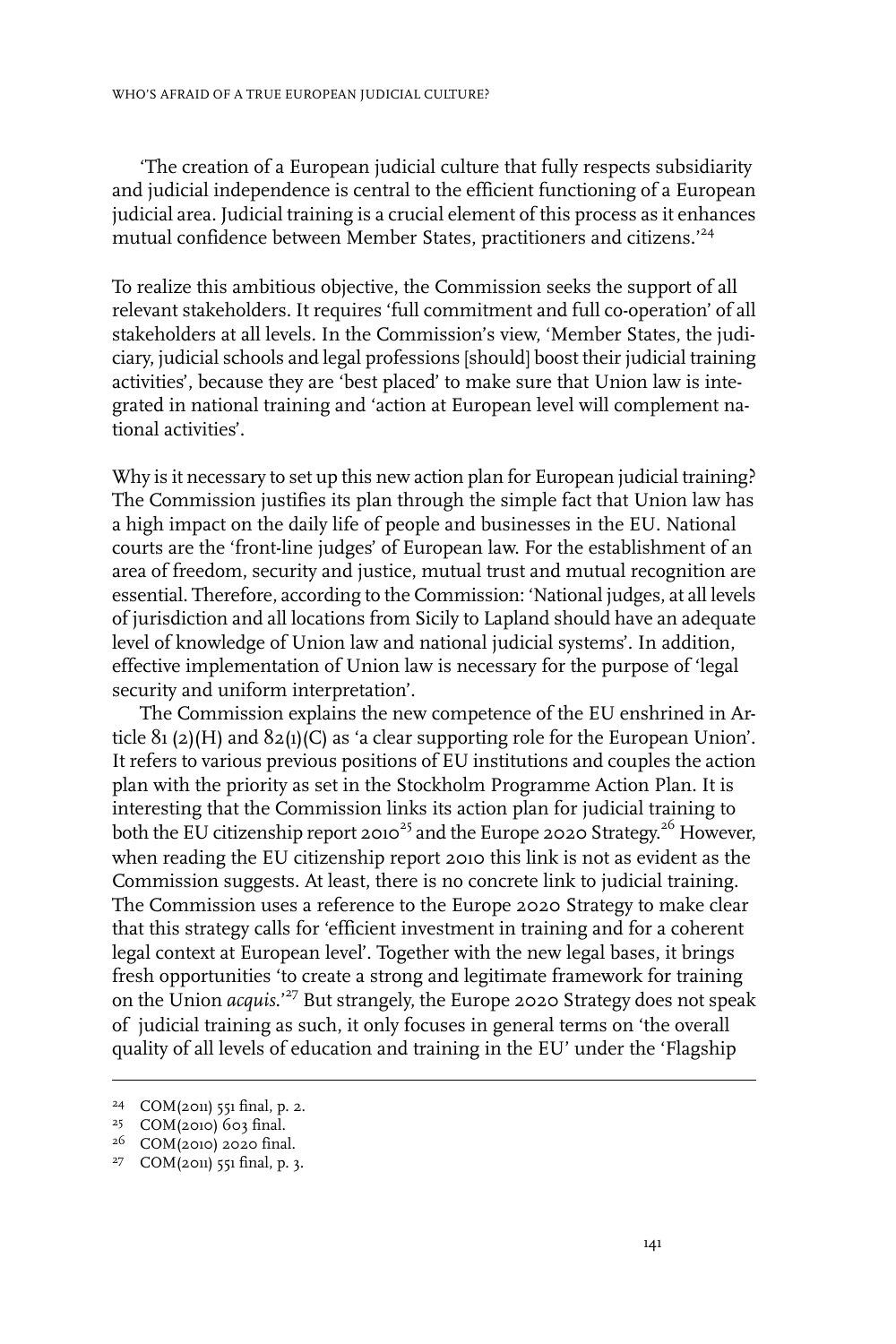initiative: Youth on the move'.<sup>28</sup> And in that particular context, of Youth on the move, the Europe 2020 Strategy calls Member States to ensure efficient investment in education and training systems at all levels. This does not provide a very solid ground for the action plan in judicial training, and even seems a bit misleading.

The Commission also refers to the European Parliament which, according to the Commission, has consistently advocated a genuine European judicial culture for the development of the European judicial area.<sup>29</sup> This is true; in several resolutions the European Parliament has pointed out the importance of legal education and training 'to nurture a European judicial culture'. Secondly, the Commission refers to the Stockholm Programme as adopted by the European Council. According to the Commission, these developments together 'call for a step change in the way European judicial training is organised in the Union in terms of concept and scale, so that it is systematically accessible for the legal professionals involved in the implementation of the area of Freedom, Security and Justice.'30

After a broad consultation of all stakeholders in 2010, the Commission defined core activities and priorities for European judicial training.<sup>31</sup>

Although the legal bases only refer to training of the 'judiciary and judicial staff', the Commission takes into account the 'spirit and the aims of the Treatys provisions' so, 'according to the Commission, 'it is possible to extend these provisions' to lawyers and notaries because they are 'an integral and necessary part of judicial activity' or 'contribute to the implementation of Union law'.<sup>32</sup> While there are feasible arguments for this position, the Commission's interpretation boils down to quite a broad interpretation of the new competence under the Treaty of Lisbon in the field of judicial training. Where are the boundaries of this competence? The wording of the provisions in the Treaty seems to be much more limited. If the Commission chooses this broad approach, for the purpose of creating a European judicial culture, why would the training of legal academics, civil servants or company lawyers not be included?

 $28$  COM(2010) 2020 final, p. 13.

<sup>&</sup>lt;sup>29</sup> It refers to a resolution of the European Parliament of 23 November 2010 on civil law, commercial law, family law and private international law aspects of the Action Plan Implementing the Stockholm Programme (2010/2080(INI)).

 $30$  COM(2011) 551 final, p. 3.

<sup>31</sup> Unfortunately, the summary of the findings of the consultation seem to no longer be available on the website to which the Commission Communication refers: https://e-justice.europa.eu/content\_eu\_texts\_and\_documents\_on\_judicial\_training-121-en.do.

 $3^2$  COM(2011) 551 final, p. 4.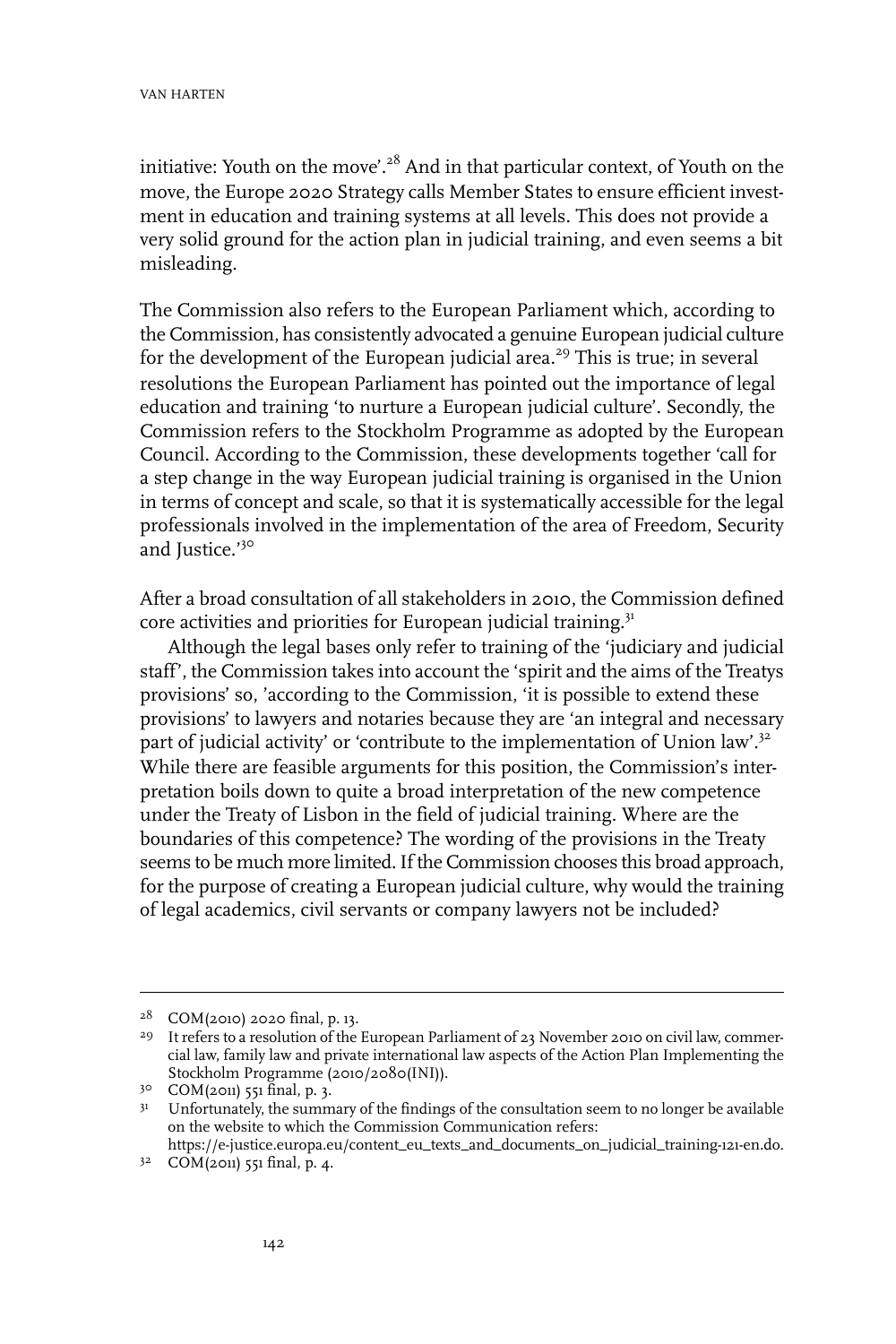The Commission subsequently refers to (what was then) preliminary data of the ERA – Academy of European Law study forthe European Parliament*Judicial Training in the European Union Member States.*In the EU there are approximately 1 401 296 legal professionals among whom 79 100 are professional judges. Furthermore, it is clear that judicial training activities vary greatly in the Member States.

The Commission decides that priority must be given to judges and prosecutors, who are mainly responsible for the enforcement of Union law, but also mentions that judicial training is essential for all legal practitioners. So, the objective is 'to target all legal practioners whether judges, prosecutors, court staff, lawyers or other legal professionals.'<sup>33</sup>

The question is, with respect to all the noble efforts of the Commission in this field, if the new specific competence in Articles 81 (2)(h) and 82 (1)(c) TFEU in support of training the judiciary and judicial staff in civil and criminal matters provides a proper legal basis for such an objective. It is at least questionable. It seems a very broad use of the newly gained EU competence.

The Commission works out its objectives in the rest of the Communication. It aims at a practical approach to European judicial training. It should be relevant for everyday work and encompass initial and continuous training, lifelong learning to stay up-to-date. Member States should see this training as an investment in the quality of justice. Furthermore, the Commission defines priority areas in two categories.<sup>34</sup> First the whole body of Union *acquis* should be 'at the centre of European judicial training'. Secondly, the Commission asked the relevant stakeholders to identify training needs in different policy areas. They came up with:

'environmental law; civil, contract, family and commercial law, competition law, intellectual property rights; criminal law (in particular the implementation of the European arrest warrant), crime against Union financial interests; fundamental rights and data protection.'

In addition, the option is mentioned that priorities may also be set 'where the EU has identified low compliance with some sectoral legislation or where sectoral legislation is highly complex and technical.' It concludes that the Commission will take these priority areas into consideration when designing its financial programmes for training.

The Commission presents three additional instruments forthe improvement of European judicial training for the benefit of a European judicial area. In the first place, the Commission wishes to develop short-term exchanges for newly

COM(2011) 551 final, p. 4. <sup>33</sup>

<sup>34</sup> COM(2011) 551 final, p. 5.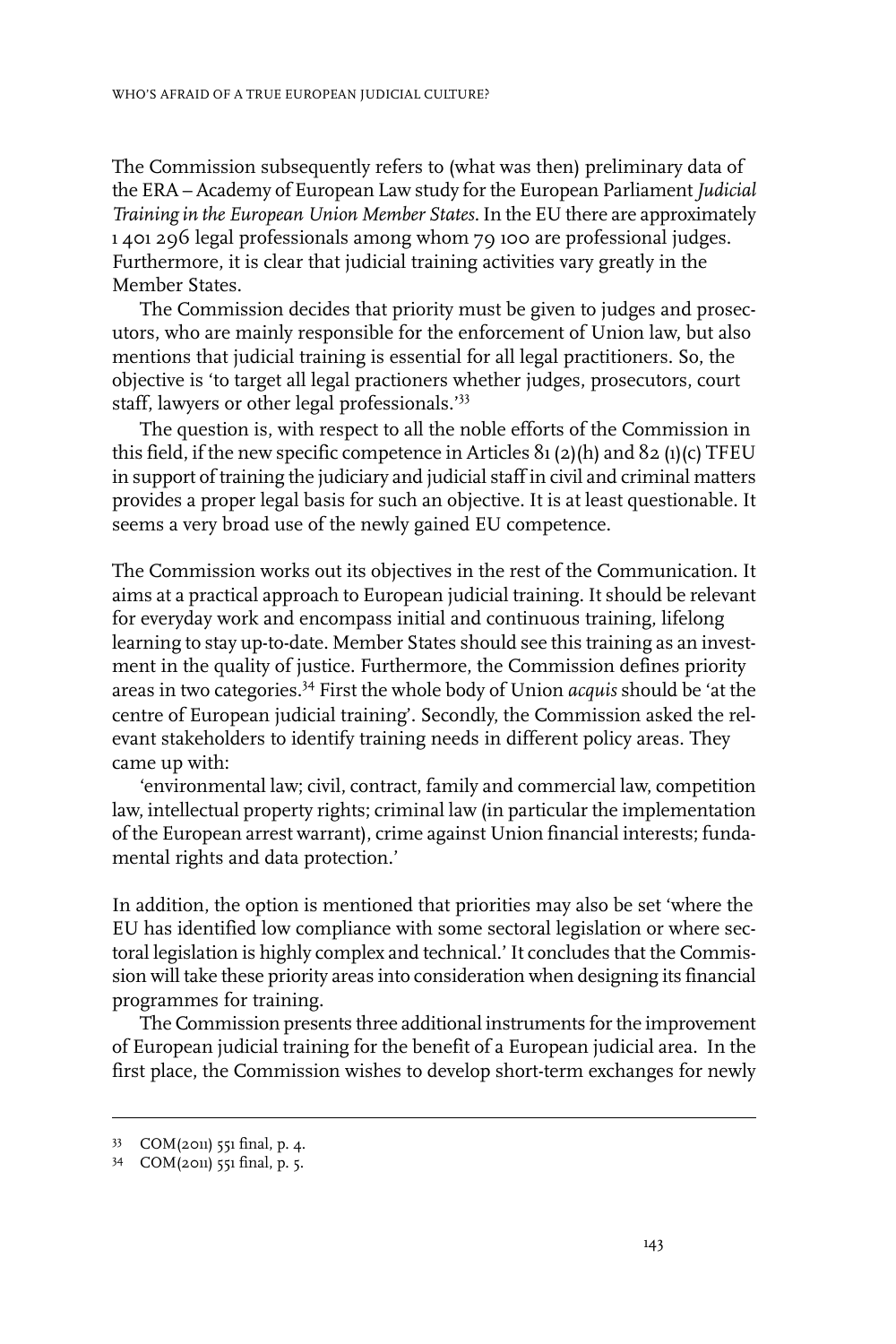appointed judges and prosecutors through national judicial training institutions which will increase mutual trust and understanding in judicial systems across Europe. In the second place, investment in e-learning is identified by the Commission as a necessary tool to reach more end-users. For this purpose, the European e-Justice portal will be further developed. Finally, the Commission mentions the importance of language skills for judicial cooperation.

How can these ambitious objectives be realized in practice? The Commission approaches the training objective by 2020 as a shared challenge. In light of the respect of judicial independence and self-organisation of legal professionals, the Commission does not consider it appropriate 'to create a monopoly structure at European level'. It is necessary to build

'on the strengths and experience of existing structures, actors and networks whether national or European. […] The best option is to support the development of European judicial training activities by all stakeholders, while ensuring that its framework meets all actors' needs, promotes synergies and improvement of training results.'<sup>35</sup>

The Commission then elaborates on the existing strengths at the national level and at the European level though it is not completely clear what the Commission regards as strengths at the national level. The Commission only mentions that existing structures at the national, regional and even the local level are crucial to ensure the inclusion of European law in judicial training. The Commission wants to develop the national level. According to the Commission, training on Union law should be systematically integrated into the initial training of legal practitioners. It calls on Member States and legal professionals to ensure that legal practitioners benefit from at least one week's training on the European *acquis* during their career. The Commission seeks to reinforce cooperation between stakeholders, consortia or regional groups of national judicial schools to develop common training.

At the European level, the existing judicial training providers and European networks of legal practitioners provide, in the words of the Commission, 'a reliable tool to ensure a significant increase of European judicial training', but 'it is still necessary to bridge gaps in training content, frequency of activities and number of participants.<sup>'36</sup> The European associations of legal professions are key partners with an important coordination role. The Commission makes clear that it will work with ERA and other European training bodies taking into account public and private sector contributions. According to the Commission,

COM(2011) 551 final, p. 6. <sup>35</sup>

<sup>36</sup> COM(2011) 551 final, p. 8.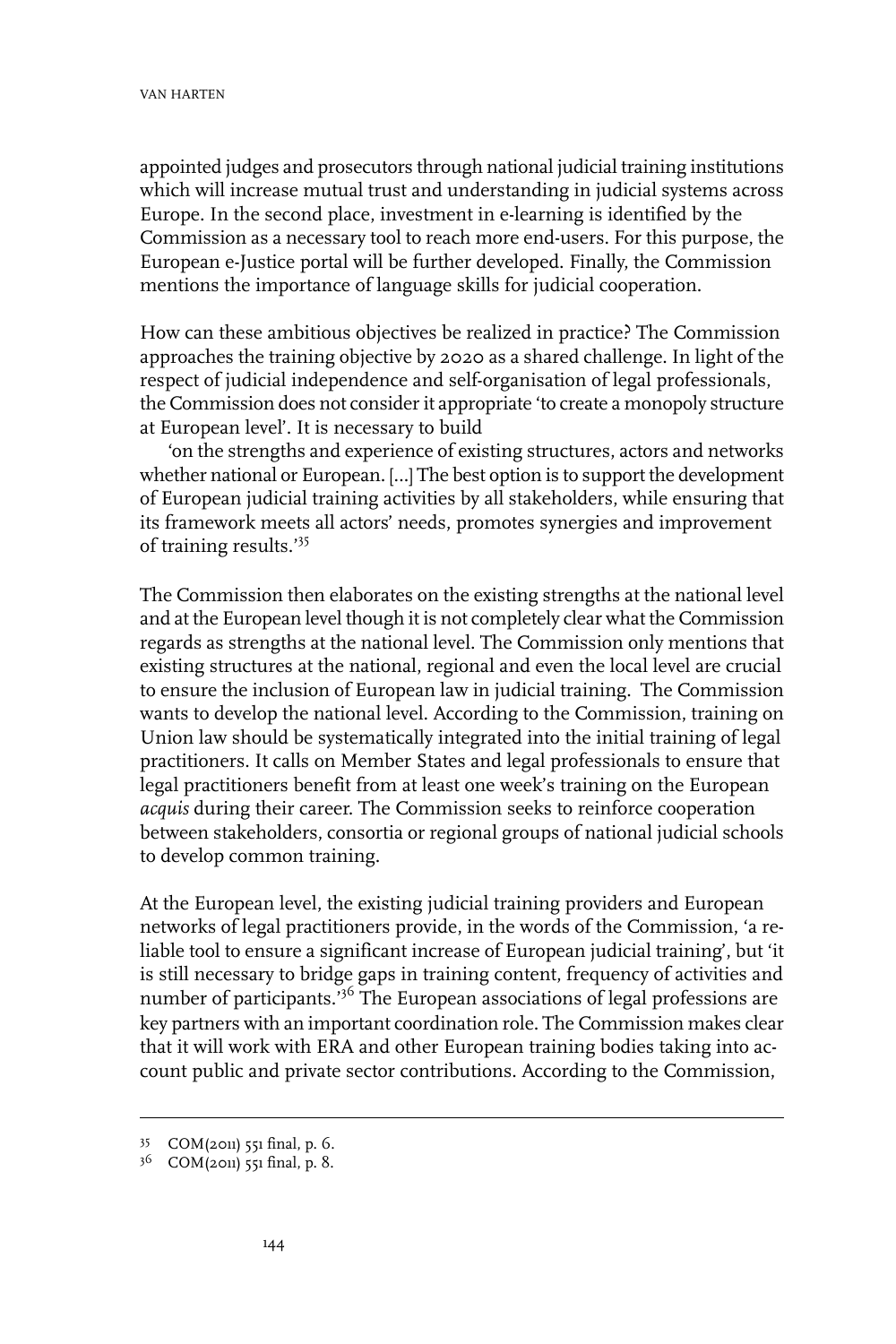public-private partnerships can form an answer to the challenges of a fastchanging European judicial area, 'bodies such as ERA could be central in promoting public-private cooperation'.<sup>37</sup> Also the non-profit European Judicial Training Network is mentioned as a partner at European level, the network of national judicial training structures and ERA. However, the EJTN should 'commit to the reinforcement of the sustainability of its structure and develop a strategy to reach greater numbers of legal practitioners from more Member States.' Therefore, the Commission comes to the conclusion that 'All Member States should commit to reinforcing their financial contribution and the participation of their national judicial training structures in the EJTN to ensure that it has the capacity to play an active role.' And: 'Provided that it demonstrates a reinforced capacity to organise and coordinate judicial training activities, the European Commission will consider even further support.'<sup>38</sup>

Given the size of the target audience, the Commission will have to increase its financial support in this field. Therefore, it will boost European judicial training by reinforcing it as a priority in its existing work programmes, and under the new multiannual financial framework, the Commission will consider European judicial training as a major priority to support training of more than 20 000 legal practitioners per year by 2020.

The conclusion of the Communication is that the improvement of judicial training is essential to build a European judicial area to the benefit of people and businesses. A new dimension to European judicial training based on the existing strengths, proven activities and the possibilities of the Treaty of Lisbon is consequently necessary in view of the Commission. This 'new dimension' can be summarized as follows:

'The future European training scheme will be based on actions of:

1. the Member States: building on existing strengths to boost training activities developed by judicial schools or legal professions on the Union *acquis*;

2. the European-level partners: enhancing their cooperation, increasing the number of activities and exchanges, whether through European-level professional organisations, training providers or the EJTN;

3. the European Commission: increasing its financial support to quality training projects, promoting consortia of judicial schools, aiming at reaching 20 000 legal practitioners trained at European level per year by 2020, boosting the use of modern technologies and in particular the European e-Justice Portal.'<sup>39</sup>

COM(2011) 551 final, p. 10. <sup>37</sup>

<sup>38</sup> COM(2011) 551 final, p. 9.

<sup>39</sup> COM(2011) 551 final, p. 11.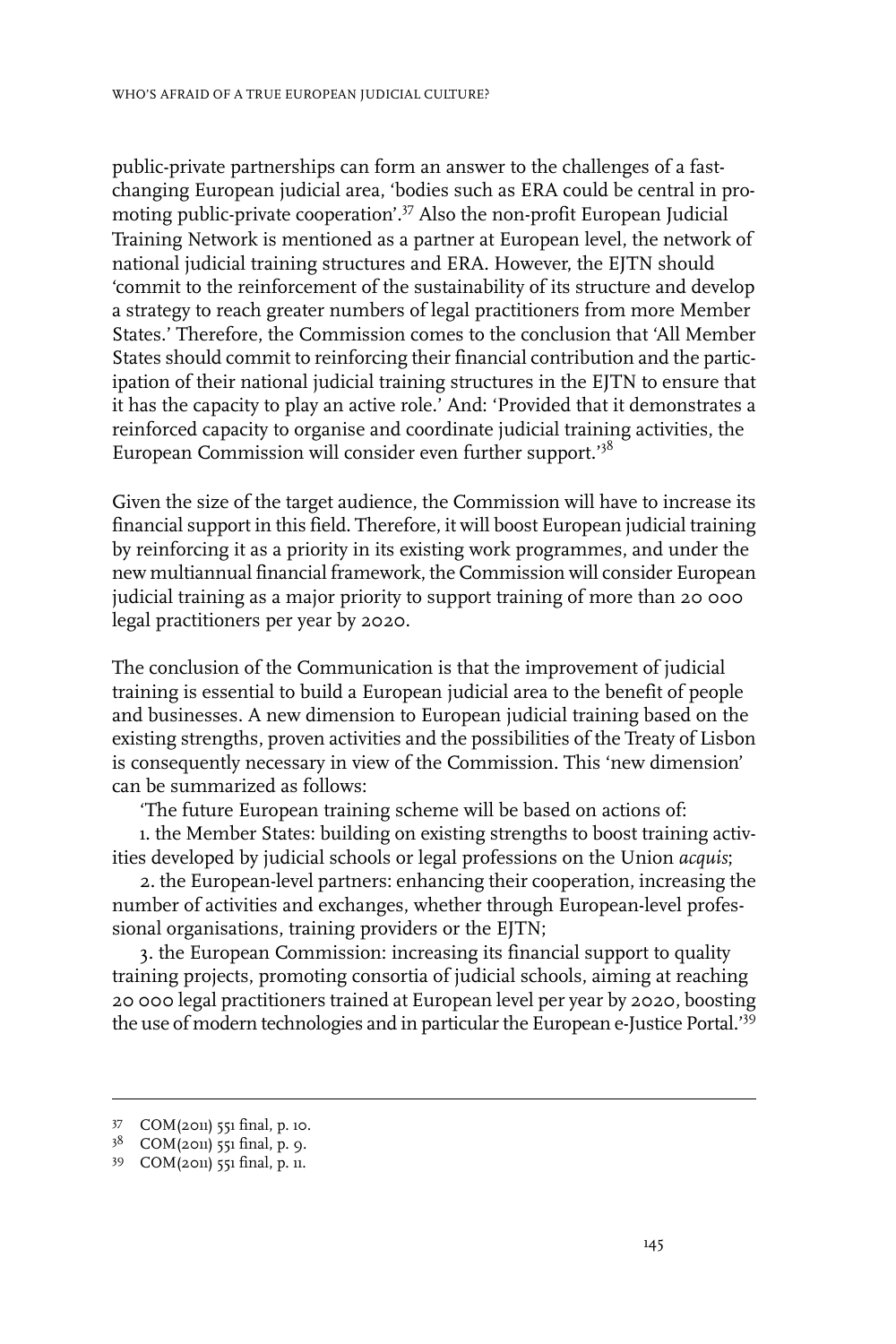The Commission reaffirms the need for strong commitment of all actors in various forms (budget, time, incentives and clear commitment) 'to ensure that judicial training reaches the level of excellence for a true European judicial culture.'

These combined actions will result in over 700 000 legal practitioners having taken part in a European judicial training session or exchange by 2020.

On 27/28 October 2011, the 3121st Council meeting on Justice and Home Affairs adopted conclusions on European judicial training on the basis of the Commission Communication.<sup>40</sup> The Council underlines that judicial training is crucial, and enhances mutual confidence between Member States, practitioners and citizens. The conclusions underline that European judicial training should not jeopardize the independence of the legal and judicial professions. It welcomes the recognition of the 'key role played by training structures at national level'. The Commission's goal to enable half the legal practitioners in the EU to participate in European judicial training activities by 2020 has now become a genuine EU goal.

In a resolution on judicial training, adopted on 14 March 2012, the European Parliament developed its own view on the Commission's notice and gives further impetus for the Commission's 2020 target partly because 'the supply of training is currently far from meeting' that target according to the European Parliament.<sup>41</sup> The approach of the European Parliament is more orientated from the perspective of the (national) judiciaries and national judicial training schools. Typical is the observation that 'the best people to provide judicial studies are judges themselves', and the resolution stresses the need to take advantage of the existing institutions, particularly national judicial training schools and EU law coordinators within national court structures, such as those that exist in Italy and the Netherlands. Furthermore, the resolution is focused on various possibilities to benefit from modern information and communication technology for the realization of the Commission's objective, and even explicitly considers the creation of applications ('apps') similar to Apple's iTunes for European judicial training.

See: www.consilium.europa.eu/ueDocs/cms\_Data/docs/pressData/en/jha/125749.pdf. <sup>40</sup>

European Parliament resolution of 14 March 2012 on judicial training (2012/2575(RSP)). <sup>41</sup>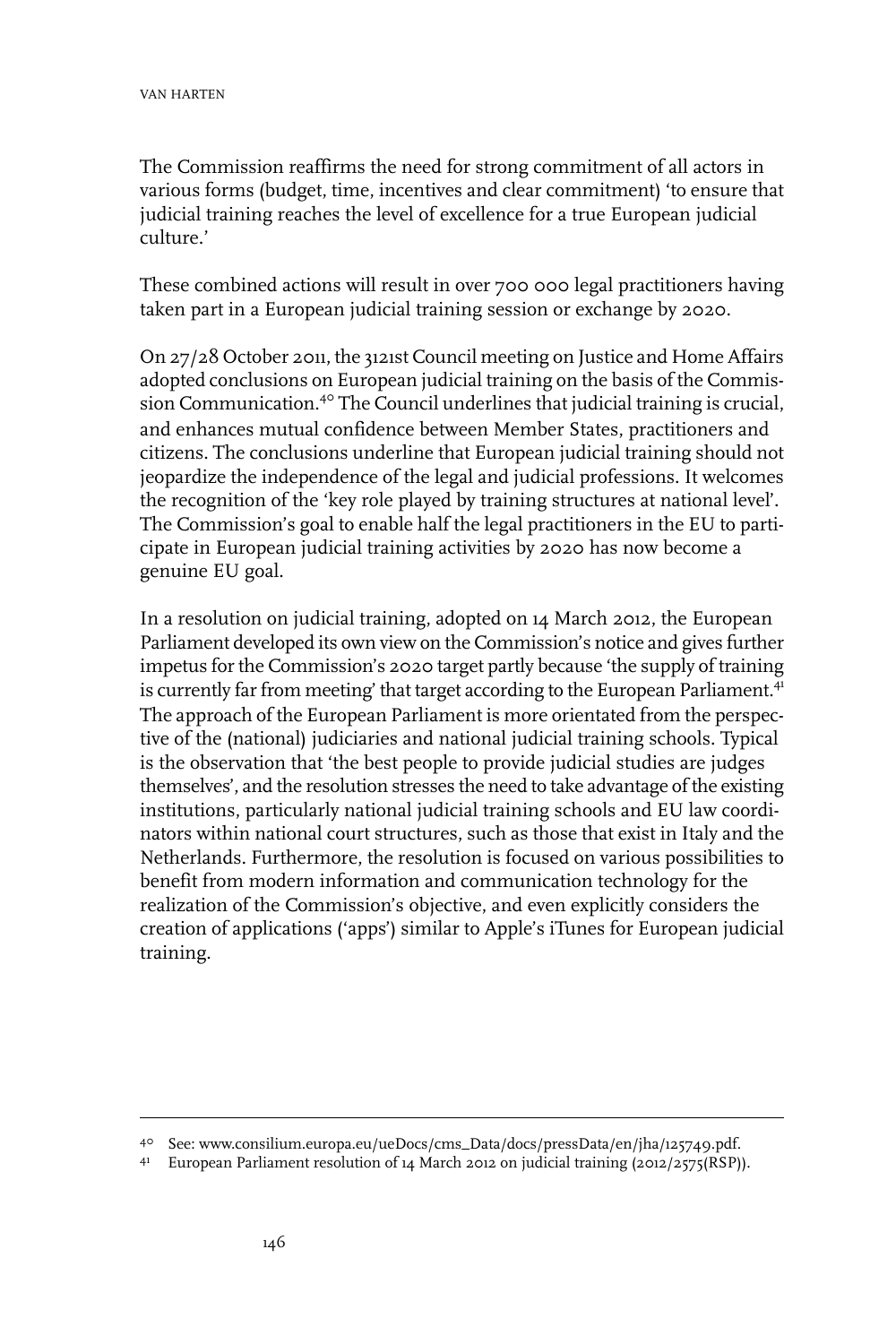# **4 Who's Afraid of a True European Judicial Culture?**

The efforts laid down in the Commission Communication seem very noble, and to be fair, one may question if there is any reason to be critical about it: who is afraid of a true European judicial culture? Is it not a noble goal for an 'ever closer Union'? Besides, everything is still predominantly in the field of policy setting, so why bother as a jurist? Still, between the lines one may get the impression that the approach the Commission takes on this, and, similarly, to some extent, for the European Parliament, is a bit too policyorientated. By developing a strong policy in the field of European judicial training, the EU wants to force the establishment of even a *true* European judicial culture. In the Commission's view, strong commitment of all actors in various forms (budget, time, incentives and clear commitment) is necessary 'to ensure that judicial training reaches the level of excellence for a true European judicial culture'. But because it all concerns the education of judges in the EU Member States and because of the (potentially) wide impact of this judicial training on the judiciaries in the Member States especially, the idea occurs that Something Big is going on, a development that deserves further attention and reflection.

To be clear, I am not afraid of the big bad wolf, 'Red, Yellow and Blue' or of the development of a European judicial culture – whatever that may be, other than a slogan. It is true in practice a fascinating process is already taking place gradually in judicial cooperation between courts in the Member States.<sup>42</sup> It is mainly challenging to place some question marks by the way, in the words of the Commission, the *creation* of a European judicial culture takes place through the published plans. In the introduction of this paper various questions were posed. It was stated that the current developments touch upon several fundamental questions. Let us try to place the action plan of the Commission in a broader context of pluralism in European law and see if some tentative tensions can be identified.

First of all, a disclaimer – at least to some extent. Much depends on the chosen perspective of how we evaluate *Building trust in EU-widejustice: A new dimension to European Judicial Training.* The author of this paper is educated in a certain

<sup>&</sup>lt;sup>42</sup> During my PhD research on autonomy of national courts in EU law, I came across only a few examples in which Dutch courts refer to cases on EU law from other national courts. For example the *Betfair* case of the Dutch Council of State can be mentioned here. The Council of States uses the fact that the German Verwaltungsgerichte did refer the gambling case of *Markus Stoss* to the European Court of Justice for a preliminary ruling as an argument to decide to refer the gambling case of *Betfair* to the ECJ too. Interesting is the fact that the Dutch Supreme Court used the *Betfair* judgment as an argument to send a similar case to Luxemburg for a preliminary ruling as well. I think this development in the practice of the courts of Member States is still in its infancy and will develop further in the years to come.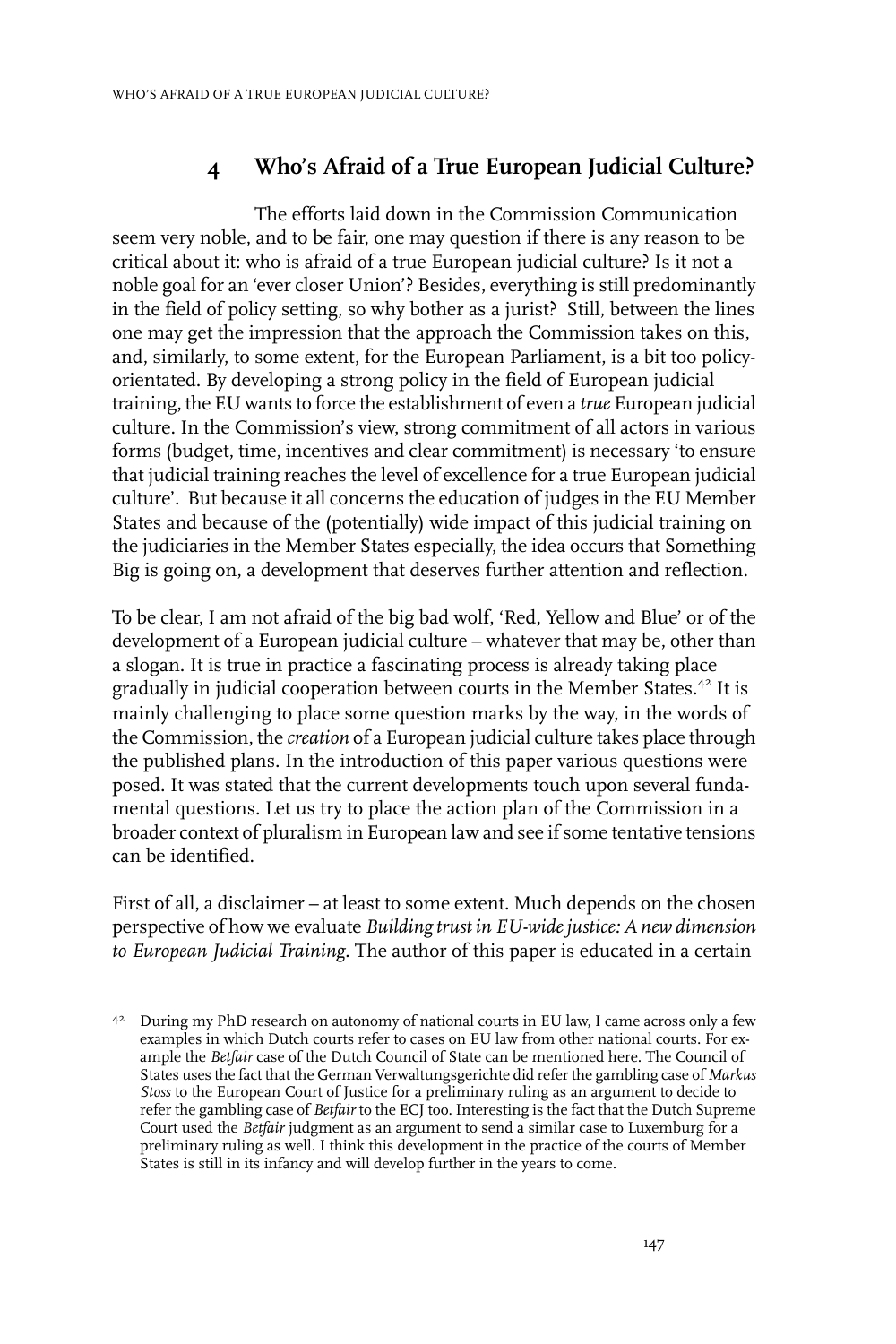school of thought, that of a shared legal orderin the EU, the school of the authors of *Europeanisation of public law*. In their conclusion of *Europeanisation of Public Law* in 2007, Jans et al writes: 'In a shared legal order, Union interference in national law must remain limited to what is essential.'<sup>43</sup> So, pluralism seems to be the rule, harmonization the exception.

Such an approach leads us to some first impressions. Is using the limited legal bases for support of judicial training in judicial cooperation in civil and criminal matters in such a broad and general manner, directed towards all legal practitioners in EU Member States, essential or is it far more than essential? Can the Commission actually use these legal bases for providing European judicial training of administrative law judges in the EU Member States? And is it essential to interfere in the judicial training for lawyers and notaries? The answers seem to be in the negative. There is not much reason to attempt to attain a farreaching uniformity of European judicial training. The role of the EU should be, according to the legal bases in the Treaty, 'supporting'.

And although, in its Communication of September 2011, the Commission stresses that the creation of a European judicial culture should fully respect subsidiarity and judicial independence,<sup>44</sup> this fully fleshed approach, the new dimension to European judicial training seems to suggest between the lines that the Commission will get a (further) grip on the Europeanisation of national judiciaries and their organization step by step. Is it for the EU, and the Commission in particular, to take over the (European) judicial training? Training of national judges is not just another policy field. National judges are not executive 'parts' of European governance, they do, or at least they should, operate in a far more independent and autonomous way.

Europeanisation of law is certainly not always a one-way direction and is not, and should not be seen as, a process which can be forced by a top-down approach, there is always a bottom-up dimension.<sup>45</sup> However, throughout the Communication, the approach of the Commission seems written from a far more top-down approach. For instance, what about educating on national European case law? Although the Commission uses the input of stakeholders to identify priority areas for judicial training, it seems as if it is the Commission

J.H. Jans, R. de Lange, S. Prechal & R.J.G.M. Widdershoven, *Europeanisation of public law* 43 (Groningen: Europa Law Publishing 2007), p. 369.

COM(2011) 551 final, p. 2. <sup>44</sup>

<sup>45</sup> See the edited volume of the first REALaw Research Forum: K.J. de Graaf, J.H. Jans, A. Prechal & R.J.G.M. Widdershoven (eds), *European Administrative Law; Top Down and Bottom Up* (Groningen: Europa Law Publishing 2009).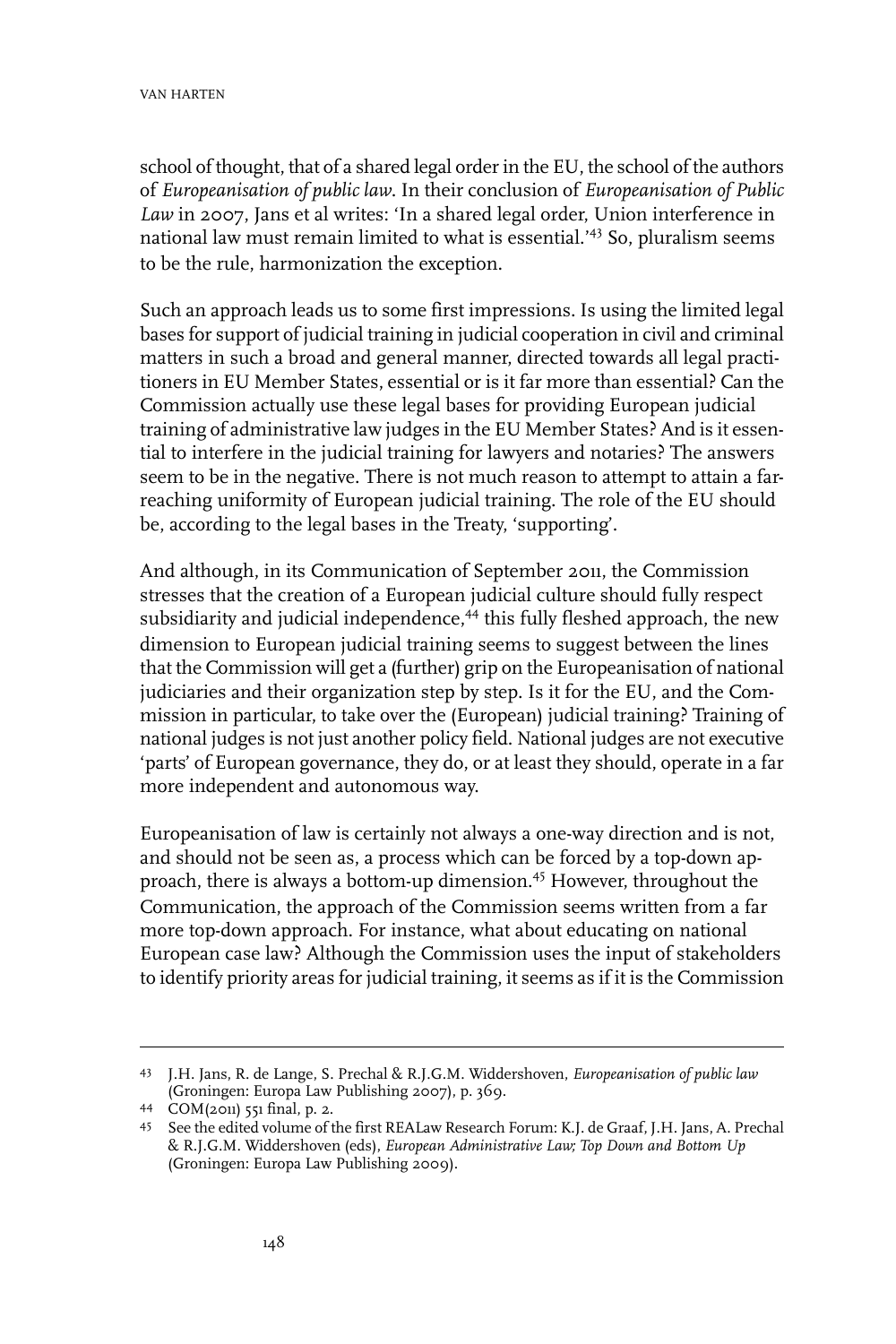or the EU only which decides top-down, where to set the priorities in European judicial training.

The Commission states that it will build on existing structures and European judicial networks. It uses the vehicles of the rather informal networks, in the words of the Commission 'for a step change in the way European judicial training is organized in the Union in terms of concept and scale'. To be fair, the Commission acknowledges the need to ensure the necessary respect of judicial independence and that it would not be appropriate to create a monopoly structure on the EU level for judicial training. According to the Commission, the best option is to support the development of European judicial training activities by all stakeholders, and it intends to use the existing strengths at national, regional and local level. However, the Commission also states: 'existing judicial training providers and European networks of legal practitioners provide a reliable tool to ensure a significant increase of European judicial training' (something which is not mentioned in the paragraph on existing national strengths). So, it seems as if the Commission will use mainly the EU judicial networks as agents for the soft harmonization of judicial training in the EU, because for reaching the ambitious goal the Commission requires 'the commitment and full co-operation of stakeholders at all levels.'

In the mean time, the most prominent European judicial networks have been established by the actors on the national level themselves. Most of them have been set up by national judges in a particular field of law or from a particular branch of courts.<sup>46</sup> Most of them are still quite informal in character, but some of them do publish various reports on developments in EU law which have a nature of bottom-up advocacy at some points. Other judicial networks have been established within an EU legal framework and these play a specific role in mutual recognition between courts in EU member states. However, it certainly is not always the case that these networks have similar ideas on how the legal evolution of EU law should take place from a purely top-down perspective. For instance: the approach of the 2008 report of the functioning of the preliminary reference procedure by the Association of Councils of State and Supreme Jurisdictions of the European Union may be mentioned as a striking example.<sup>47</sup>

One essential question is: how does the judge learn EU law? In fact this goes for all the 700 000 legal professionals who will be trained. How will they learn

 $^{46}$  See for a recent overview and analysis: M. Claes & M. de Visser, 'Are You Networked Yet? On Dialogues in European Judicial Networks', *Utrecht Law Review* 2012-2, p. 100-114.

<sup>47</sup> See for instance the report of the working group on the preliminary ruling procedure of the Association of the Councils of State and Supreme Administrative Jurisdictions of the European Union, published in its Newsletter nr. 20, 2008; available on: www.juradmin.eu.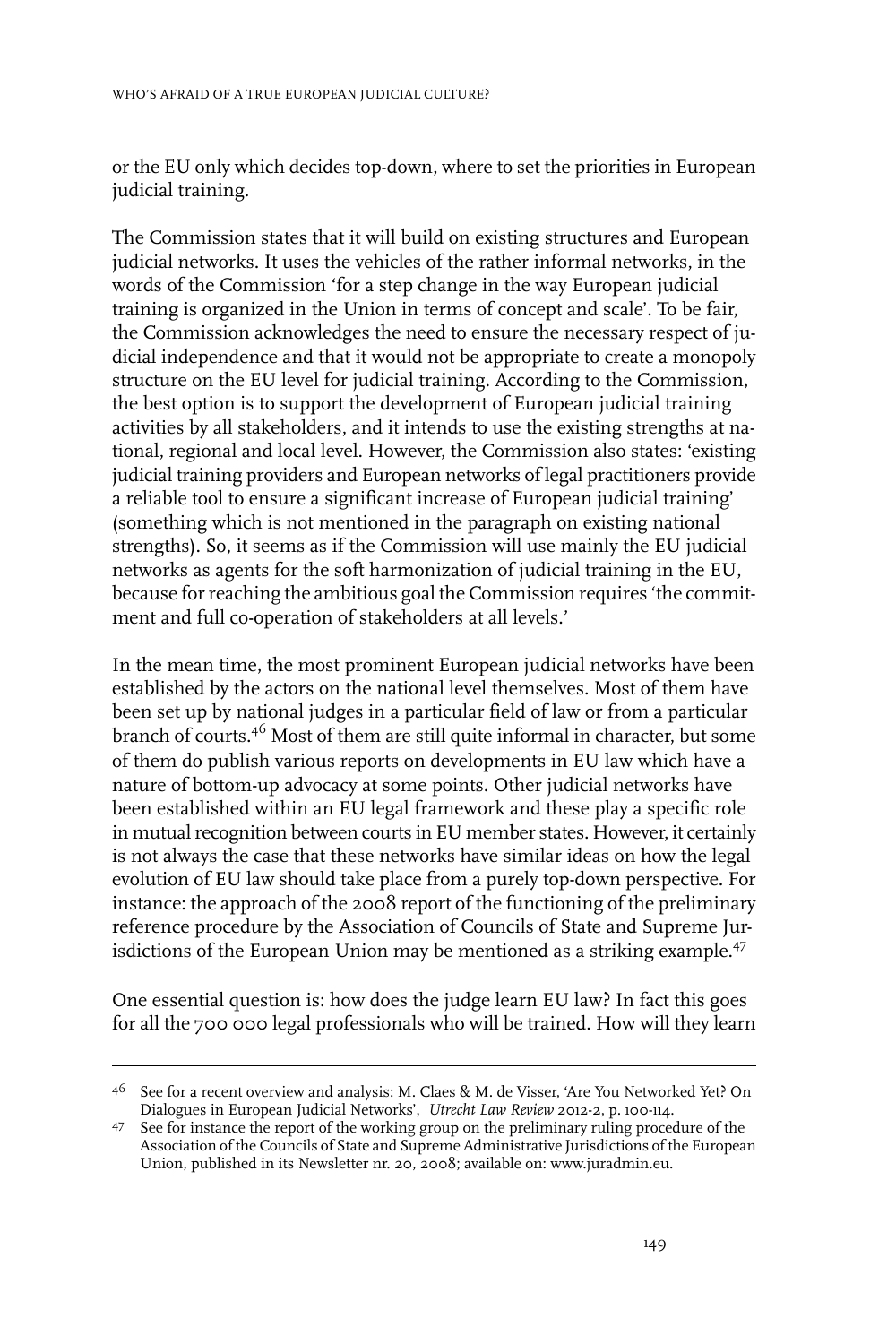European law? Top-down? Bottom-up? Combined? Through the glass of *Simmenthal* or *Rewe*? <sup>48</sup> It is relevant for various fields or elements of EU law. To give two examples: we could think of the how to interpret the 'obligation to refer' for courts of last instance in the preliminary reference procedure: following the wordings and strict lines of the *Cilfit* case<sup>49</sup> or with a more common sense approach? The different approach to the objectives of EU competition law between the European Court of Justice and the Commission also provides an example.<sup>50</sup> It all boils down to the question of how much influence the Commission will have on the substance of the judicial training programmes and the establishment of the 'true European judicial culture'. From that point of view, there are some tentative, possible tensions to be distinguished.

First, Article 67 TFEU, the basic provision on the area of freedom, security and justice, explicitly states that, apart from fundamental rights, the different legal systems and traditions of the EU Member States should be respected. The efforts for forcing the establishment of a true European judicial culture may at some point clash with respecting differences and traditions of the legal systems in the EU Member States.

Secondly, all depends on the perspective one has on the autonomy of EU law and the relationship between EU law and national law, the role of national procedural autonomy and the role of national actors for further substantiation of EU law. What is the role of national courts? A pure *bouche de la loi* or judges with a role of their own in the EU judicial system? Should they always follow an approach similar to that of the Commission, or do they have the freedom to decide otherwise?

Thirdly, as stated above, the way the European Commission will be involved in this field is of vital importance. There may be tension between national institutional autonomy on the one hand, and the goal of the Commission on judicial training on the other. Because of the fact that it concerns, at least for a substantial part, an action plan directed at European judicial training of judges, the role for the Commission must be different compared to, for instance, the role it plays in the European Competition Network and the Networks of Sectoral Su-

<sup>&</sup>lt;sup>48</sup> The reasoning from the CJEU in the Case 106/77 Simmenthal [1978] ECR 629 focuses on the autonomous nature of Union law and that it takes per definition precedence over any conflicting national rule. The reasoning from the CJEU in the Case 33/76 Rewe [1976] ECR 1989 is centered around the principle of procedural autonomy: national procedural rules apply, unless Community law provides otherwise and the requirements of the principle of equivalence and principle of effectiveness are fulfilled.

Case 283/81 *Cilfit* [1982] ECR 3415. <sup>49</sup>

See forinstance Joined Cases C-501/06P, C-513/06P, C-515/06P and C-519/06P *GlaxoSmithKline* 50 *Services Unlimited v Commission* [2009] ECR I-9291. While the Commission claims consumer welfare as the central goal of competition law, the CJEU highlighted three different objectives of competition law: protection of economic freedom, protection of consumers and their welfare and European market integration.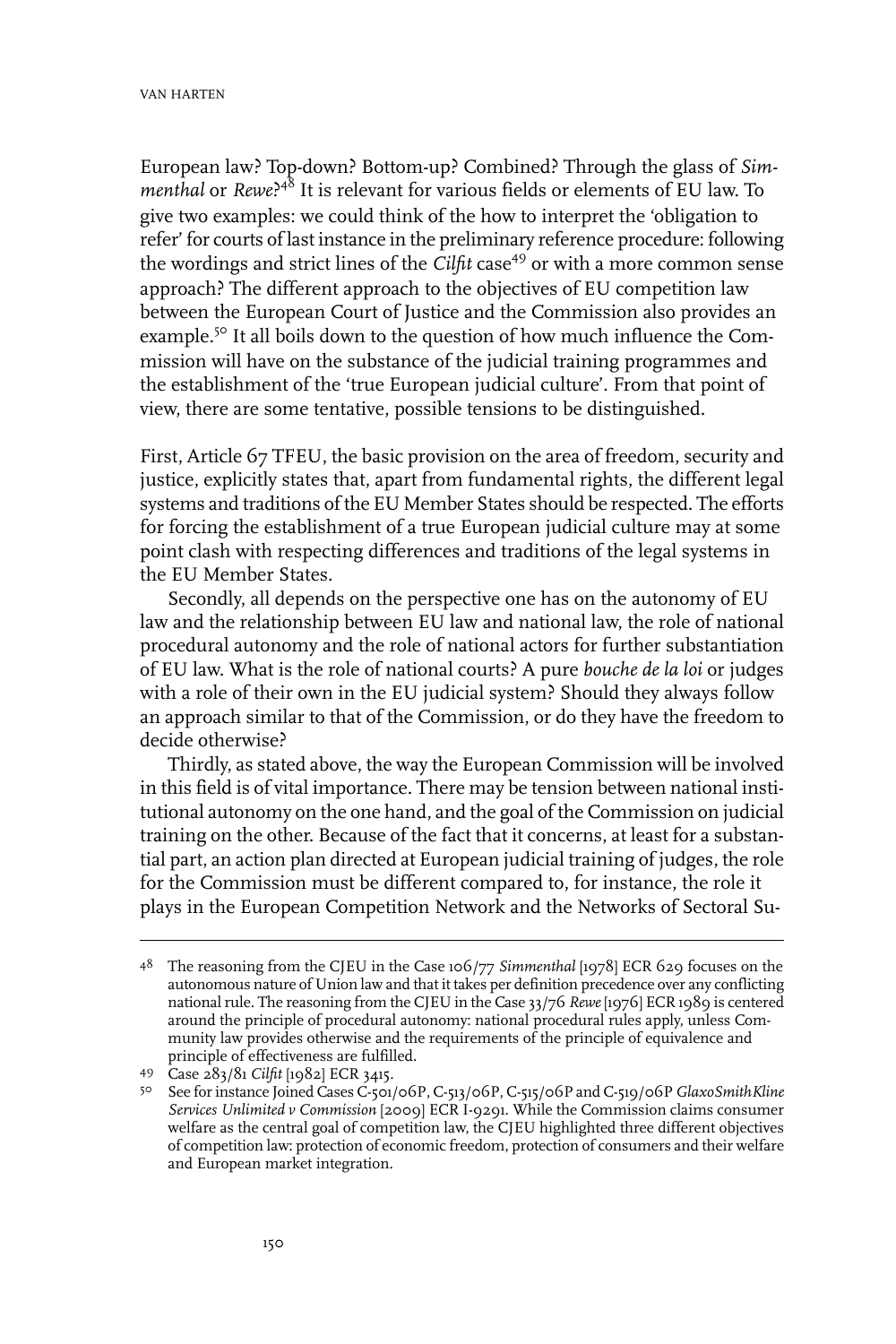pervisors. Furthermore, it may be submitted that there will never be a '*true* European judicial culture' if the fact that the judges within the Member States have a specific, autonomous role of national courts in EU law is not properly taken into account  $5<sup>1</sup>$ 

### **5 Concluding Remarks and Elements for Discussion**

The action plan of the Commission in the field of judicial training as published in the Communication *Building trust in EU-wide justice: a new dimension to European judicial training* has very ambitious objectives. Its approach seems to be much more wide-ranging than just supporting the training of judiciary and judicial staff forthe sole purpose of judicial cooperation in civil and criminal matters in the EU. This results in tension between the action plan and the legal bases of the specific and limited EU competence in Articles  $81 (2)(h)$  and  $82 (1)(c)$  TFEU.

The 'step change in the way European judicial training is organized in the Union in terms of concept and scale' will undoubtedly change the impact of the EU on European judicial training. The proposed ambitious reinforcement of judicial training leads us to various fundamental questions on the division of competence between the EU and its Member States in this field and, for instance, the relationship between judicial training, the Commission's influence and autonomy of national courts in EU law. Question is if the end (a true European judicial culture – whatever that may be) justifies the means. At least, our topic evidently provides further food for thought and discussion. On a wide spectrum: Is there actually a problem at all? Or marks the ambitious Commission's initiative essentially the end of pluralism in the field of European judicial training? What is actually a 'true European judicial culture'? How much influence will the Commission have on the substance of the (European) judicial training programmes? Who will be educating whom? What about the institutional balance between autonomy of national courts and the involvement of EU administration? Does developing a 'European judicial culture' by providing a European judicial training policy constitute harmonization through the back door, by getting a further grip on the Europeanisation of national judiciaries and their organization step by step? Should, for instance, the European Judicial Training Network, or the other Member State organised European networks involved in judicial training develop an own perspective on the autonomous role of national courts in EU law? These questions certainly boil down to the

See furthermore Herman van Harten, *Autonomie van de nationale rechter in het Europees recht. Een verkenning van de praktijk aan de hand van de Nederlandse Europeesrechtelijke rechtspraak over de vestigingsvrijheid en het vrijedienstenverkeer* (Den Haag: Boom Juridische Uitgevers 2011). 51